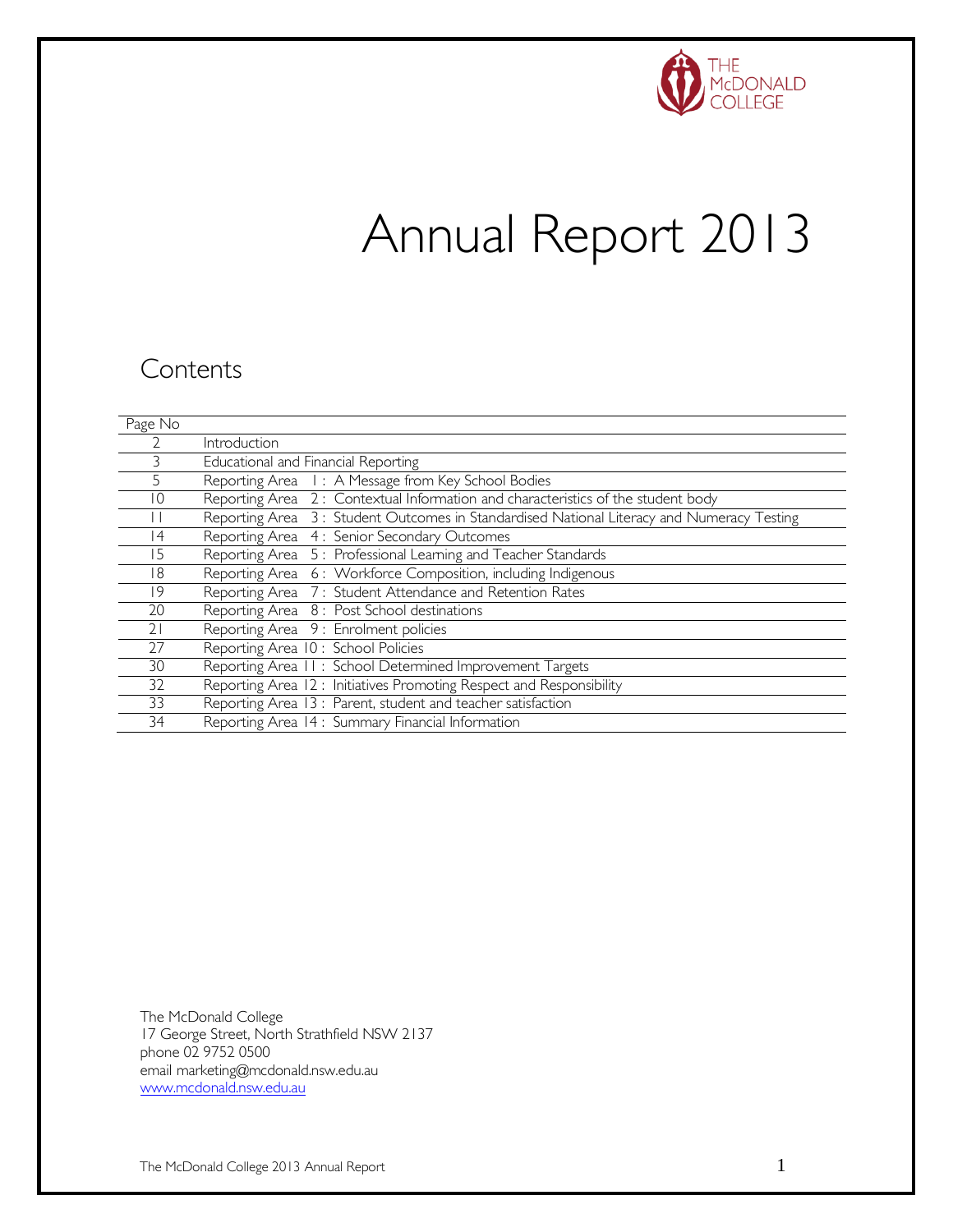# **INTRODUCTION**

The McDonald College is an independent co-educational, non-denominational College. It provides comprehensive education at primary and secondary levels. The College is registered and accredited by the NSW Board of Studies, Teaching & Education Standards (BOSTES) to offer courses up to and including the Higher School Certificate. All College students are encouraged to work to their potential with academic extension opportunities. Students requiring additional learning support are catered for by a combination of withdrawal and in-class support.

In addition to the Board of Studies syllabi, our students participate in a performance programme with a core culture of performing arts. This programme underpins the philosophy of the College and aims to provide professional performance training to our young performing artists whilst maintaining a high standard of academic education. A comprehensive performing arts programme is also available after school hours to College students as well as the broader community.

In summary, the College is unique in providing:-

- A highly specialised performance programme alongside a rigorous academic programme
- Boarding for secondary female students
- An extensive after school programme

Our dedicated staff are passionate and skilled in developing and nurturing our students' potential, ability and interest.

The College offers a breadth in cross training for all students, encouraging them to, "strive for excellence", (the College motto), in a caring and tolerant environment. Creativity, selfdiscipline, passion, self-esteem and academic, artistic and performance achievements are valued outcomes for the whole College community. In 2013 students had the opportunity to participate in *The Prefects Concert, Director's Festival, McFest Film Festival, Eisteddfods, Debating, Peer Support, Premier State Ballet*, *Sydney Morning Herald Speaking Competition*, *Art and Design Show*, to name just a few.

The College supports students who achieve professional employment in the performing arts, television and film industry during their course of study, by appointing (where appropriate) tutors and/or communicating with onsite tutors to ensure all class work and Board of Studies requirements are fulfilled. The College also supports students who wish to undertake other courses at TAFE, Distance Education or Open High School as part of their academic programme.

The College provides boarding facilities for 30 girls from Years 7–12.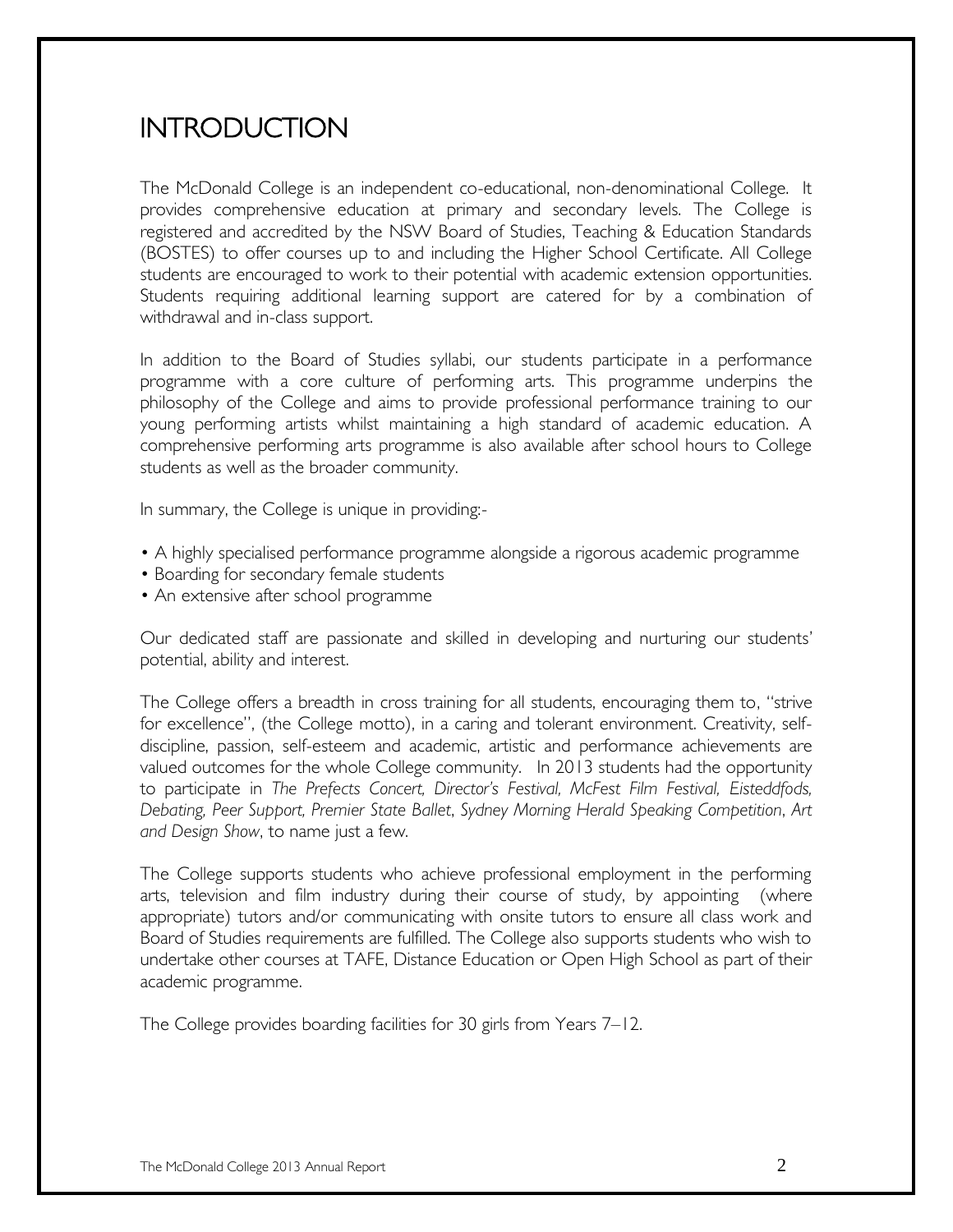# EDUCATIONAL AND FINANCIAL REPORTING

### **Policy**

The school maintains the relevant data and will comply with reporting requirements of the NSW Minister for Education and Training and the Commonwealth Department of Education, Employment and Workplace Relations. This reporting includes public disclosure of the educational and financial performance measures and policies of the school as required from time to time.

### **Procedures**

Procedures for implementing the policy include:

- **•** identification of the position of the staff member responsible for coordinating the final preparation and distribution of the annual report to the Board and other stakeholders as required;
- **F** for each reporting area, identification of the position of the staff member responsible for the collection, analysis and storage of the relevant data and for providing the relevant information to the coordinator for inclusion in the report;
- **•** determination of the specific content to be included in each section of the report and reviewing this each year to ensure ongoing compliance, relevance and usefulness;
- **P** preparation of the report in an appropriate form to send to the Board of Studies;
- **setting the annual schedule for delivery of information for each reporting area to the** coordinator for preparation, publication and distribution of the report to the Board of Studies and other stakeholders;
- provision of information for MySchool website, as requested; and
- **Phonol** provision of data in electronic format as requested by the Minister within 3 months of the notification.

### Requests for additional data

From time to time the Commonwealth Government, through the Minister for School Education, Early Childhood and Youth and the NSW Government, through the Minister for Education and Training, may request additional information. To ensure that such requests are dealt with appropriately, the Principal is responsible for coordinating the school's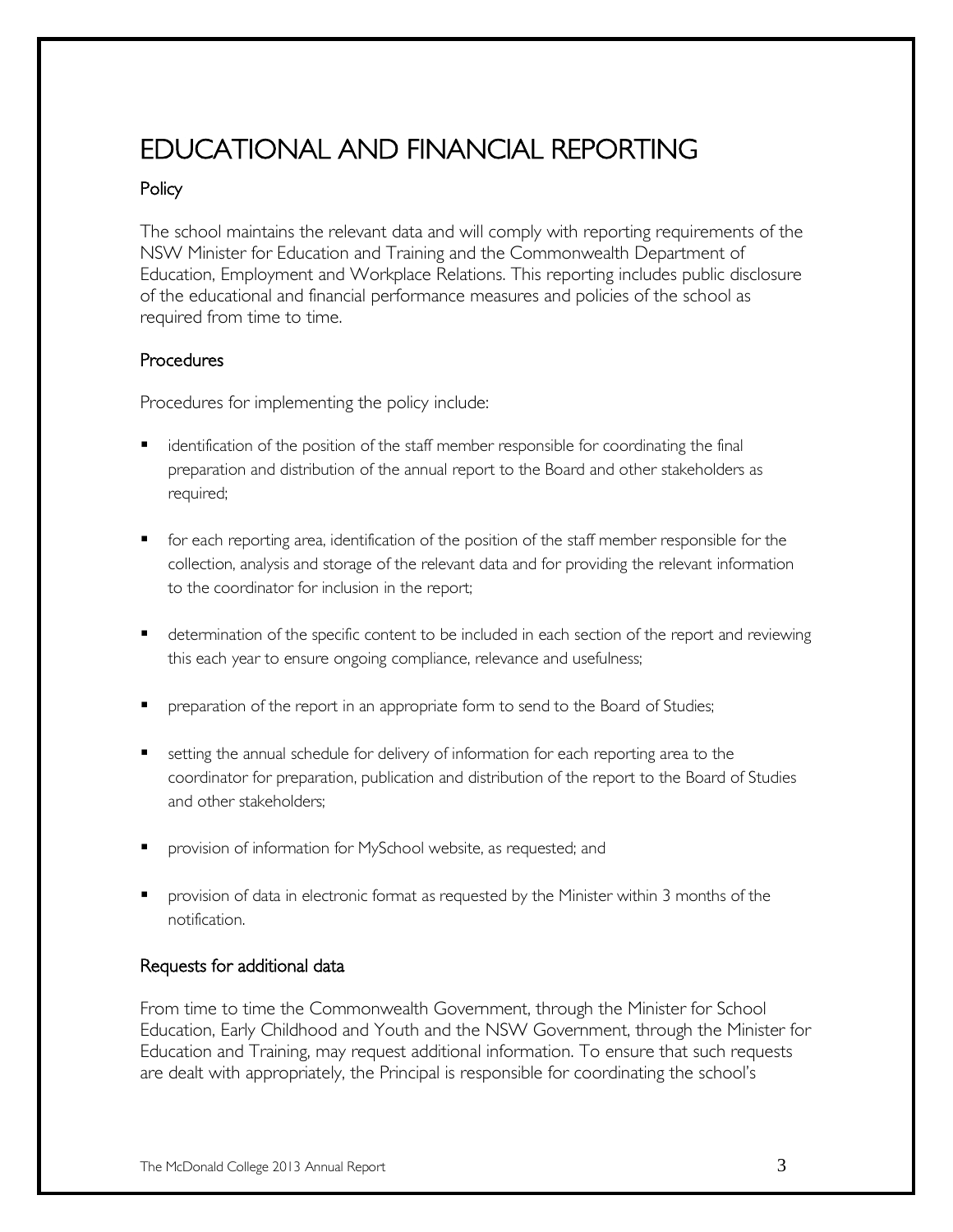response. This person is responsible for the collection of the relevant data and for ensuring it is provided to the Board of Studies in an appropriate electronic form.

### DEEWR Annual Financial Return

The College's Business Manager is responsible for completing the questionnaire. This person is responsible for the collection of the relevant data and for ensuring it is provided to DEEWR in an appropriate form.

M.P. Kohler, M.Ed Principal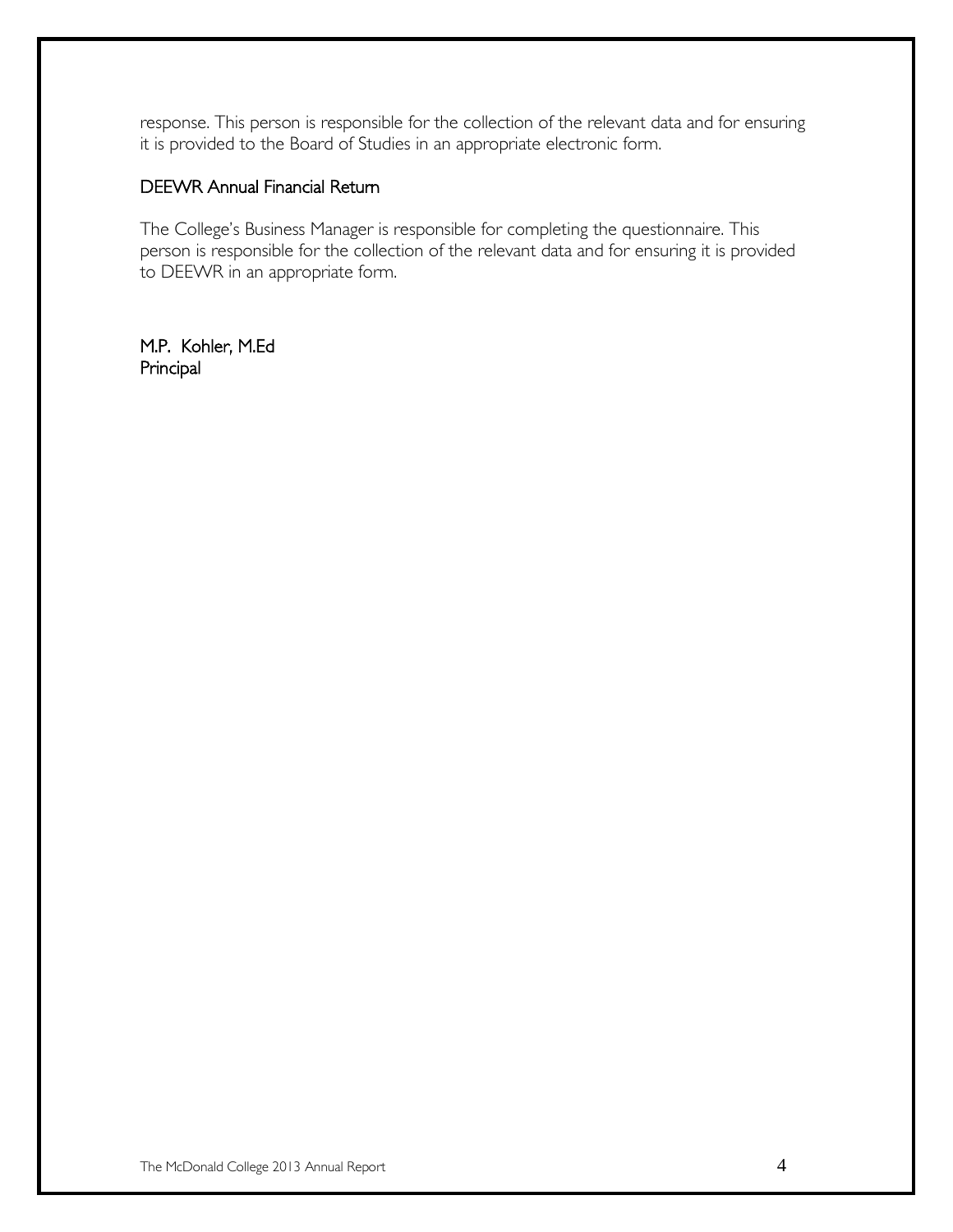# REPORTING AREA 1 : A Message from Key School Bodies

### Message from the Chairman of the College Council

The year of 2013 can again be well celebrated with very pleasing academic and performing arts successes. Particular mention must be given to the Dux of Year 12 with an ATAR of 98.30, was selected for OnStage (HSC exemplary works showcase) all achieved whilst he took lead roles in acting performances at the College throughout 2013.

Staff and students are to be congratulated for the many performances enjoyed by audiences throughout the year. The High Performance Season celebrated our student's creativity, discipline and abilities in the outstanding performances of:

Nutcracker – Premier State Ballet The Big Night: Under The Big Top – Acting Stream Sing, Sing, Sing – Music Stream Let The Groove Get In– Dance Stream This Is It – Musical Theatre Stream Starburst – Primary Students An Evening of Classical Ballet – Classical Ballet Stream

After a concentrated sales campaign conducted by Colliers International, the College exchanged Contracts of Sale on a parcel of land surplus to our needs and located at the southern end of our site. This sale offered a very satisfactory result and will enable the College to pay down a substantial portion of debt and build a new boarding house on the northern end of the site.

The McDonald College Limited, a not-for-profit community-based company limited by guarantee, trades as The McDonald College. The governing body is the College Council that is made up of volunteers who give their time to ensure that the original philosophy and vision is upheld and that the financial strength of the College is maintained. The College Council met twelve times during 2013 and the Executive Finance Committee of Council also met eleven times. I would personally like to thank the directors for their ongoing dedication and time given to the College.

On behalf of the College Council I thank the members of the College Foundation and Parents and Friends Association. Both the Foundation and the P & F embark on fundraising activities to benefit the College now and in the future. I recognise the care and nurturing that each parent contributes both in the home and in the decision to choose The McDonald College and it is this fact that is relied upon by the Council in decision making.

The Council appreciates the outstanding educational practices of the teaching staff and the administrative and maintenance support provided by non-teaching staff. I acknowledge with thanks the dedication to the College by the Principal and the Executive Management Committee.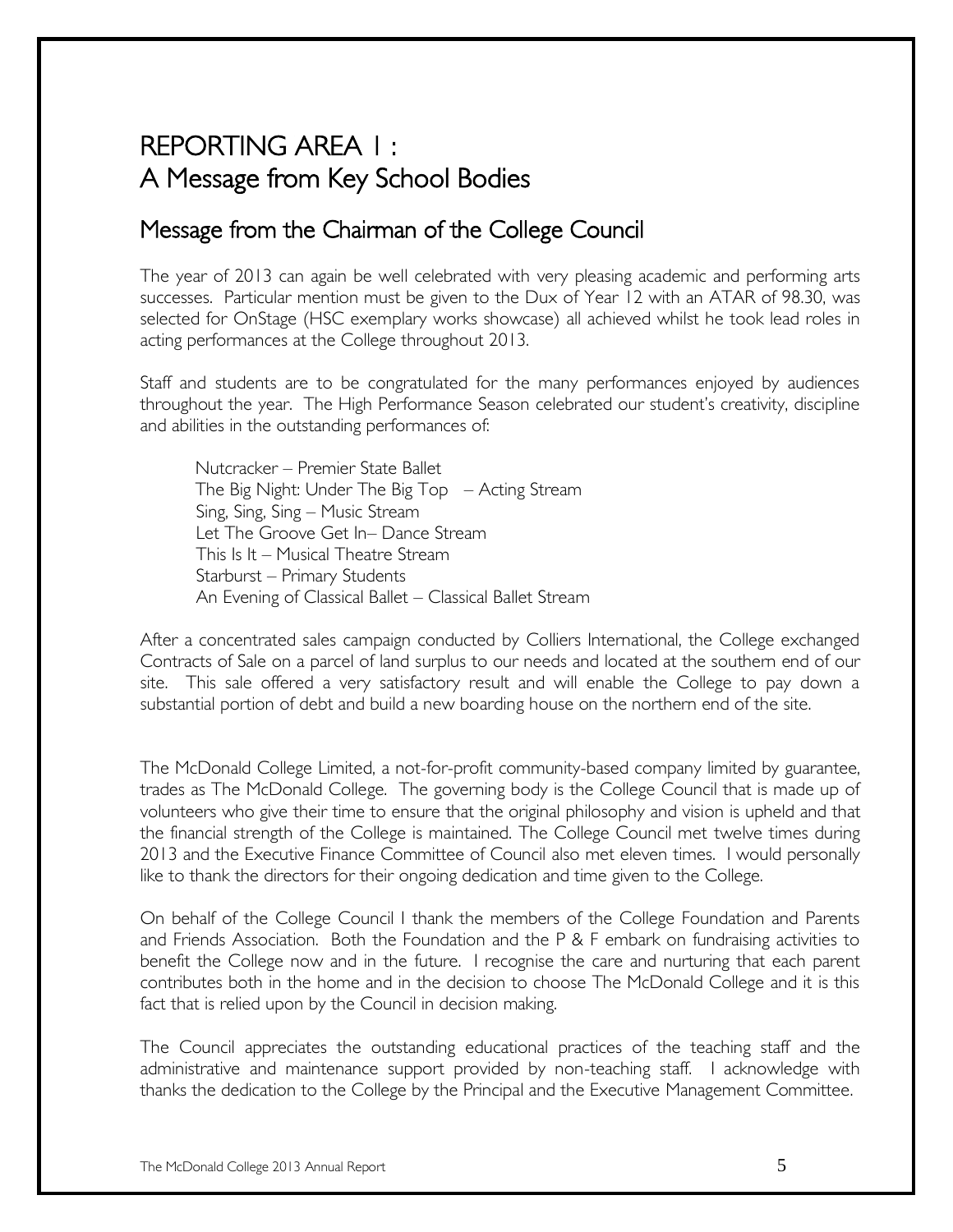The unique quality of the College is at the forefront of the Council's guidance in considering the consolidation and development of the College. I am sure we can all look forward to the continued provision of a stimulating and well-rounded education in an environment that will allow our students to look back on their school days with joy and pride knowing that the opportunities afforded them gave them an advantage over their peers.

Yours sincerely

Alastair Sloan Chairman of the College Council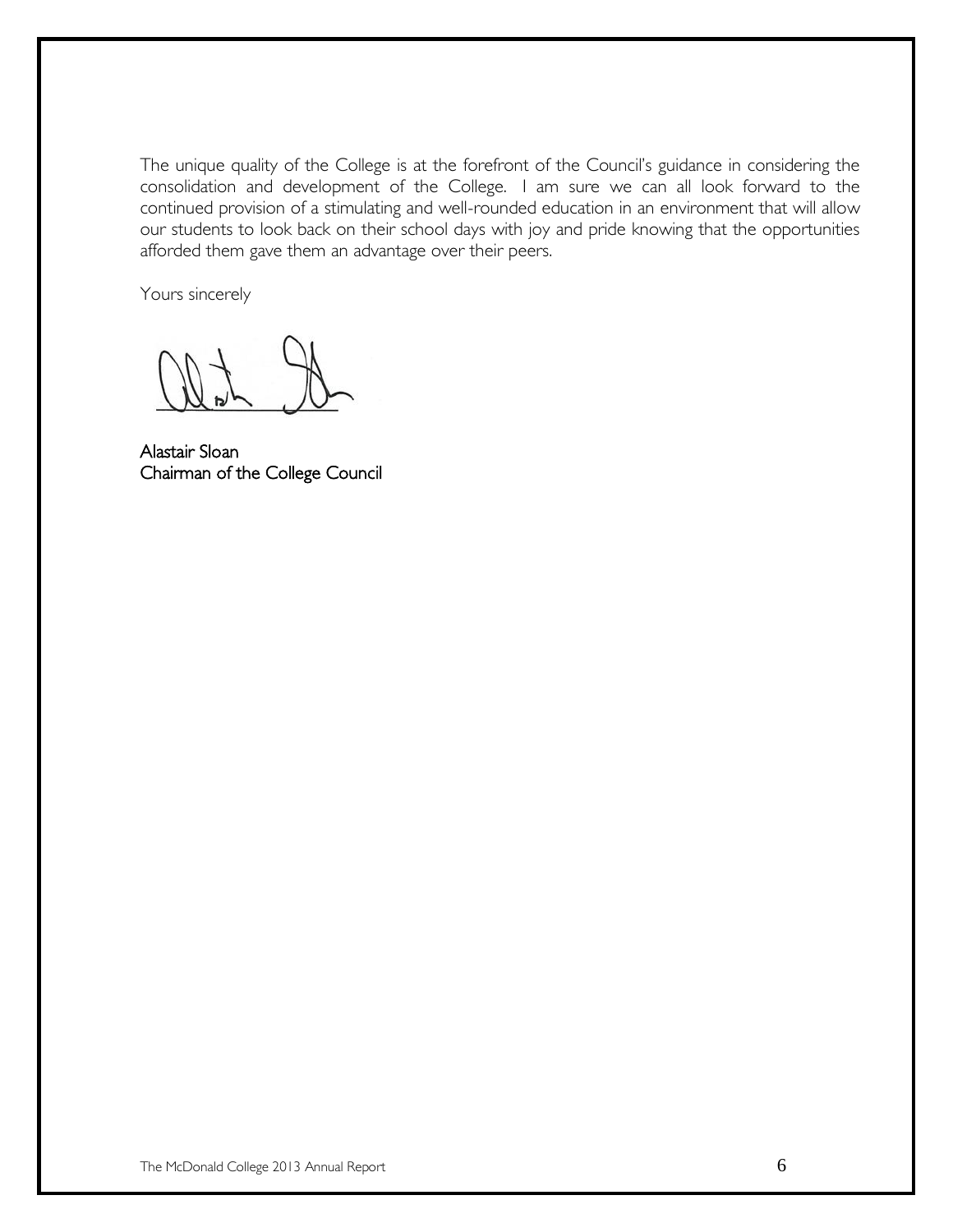# Message from the Principal

This Annual Report provides a brief overview of The McDonald College in 2013. The McDonald College is Australia's leading academic and performing arts school where educating creative and artistic students is our core purpose. We are an independent school specializing in performing arts integrated with a rigorous academic programme from Year 2 to Year 12. Our classrooms, studios, corridors and playgrounds abound with acceptance, excitement and creative energy.

This document provides a brief snapshot of the College from Year 2 to Year 12 including the associated financial position. For full details of activities please refer to our regular publications such as *Behind the Scenes, Overture, Review, College Website and Performance Programmes.*

Student's performance in the Higher School Certificate examinations was very pleasing and are discussed in detail later in this report. I make particular mention of:

- Dux of the College, Sam Allen received an ATAR of 98.30
- Callback HSC Dance Showcase Nominations Selected, Anneliese Kirk, Nominated Eliza Gray, Elena Salerno, Caitlin Stejskal (2), Georgia Wilson (2), Isabel Esrella,
- Encore HSC Music Showcase Nominations- Hannah Caulfield, Jack Mainsbridge, Lane Pitcher
- OnStage HSC Drama Showcase Nominations- Selected, Sam Allen, Madison Hodgkins, Damien Tran, Jack Mainsbridge, Isabella Calavassy, Nominated – Yvette Bugeia, Tristyn Martens-Shaw, Tess O'Sullivan, Georgia-May Davis
- Artexpress HSC Visual Arts Showcase Nominations Selected, Daniel Hayek, Nominated, Alice Gordon-Wells
- HSC English Extension 2 100% of our students achieved results in E4 compared to 23% of the State.
- HSC Legal Studies 33% of our students achieved results in Band 6 compared to 12% of the State.
- HSC Business Studies 27% of our students achieved results in Band 6 compared to 8% of the State.
- HSC General Mathematics 11% of our students achieved results in Band 6 compared to 6% of the State
- HSC Dance 25% of our students achieved results in Band 6 compared to 11% of the State.
- HSC Drama 28% of our students achieved results in Band 6 compared to 14% of the State.
- HSC Music 1 31% of our students achieved results in Band 6 compared to 15% of the State.

The College ran a number of programmes throughout 2013 to support students including Peer Support and Student Leadership, Cross Roads, Career exploration with focus on creative careers, Drug Education, and Cyber Bullying Safe Driving programmes. Individual senior students attended the Rotary Youth Programme of Enrichment and Junior School students participated in Young Writer's programme and our extensive after school activities programme.

Values Education is an integrated and essential element of our educational philosophy. Values are reinforced through a range of measures incorporated within our pastoral care programme and are reinforced continually through day to day interaction, in classroom and studio settings and at formal assemblies.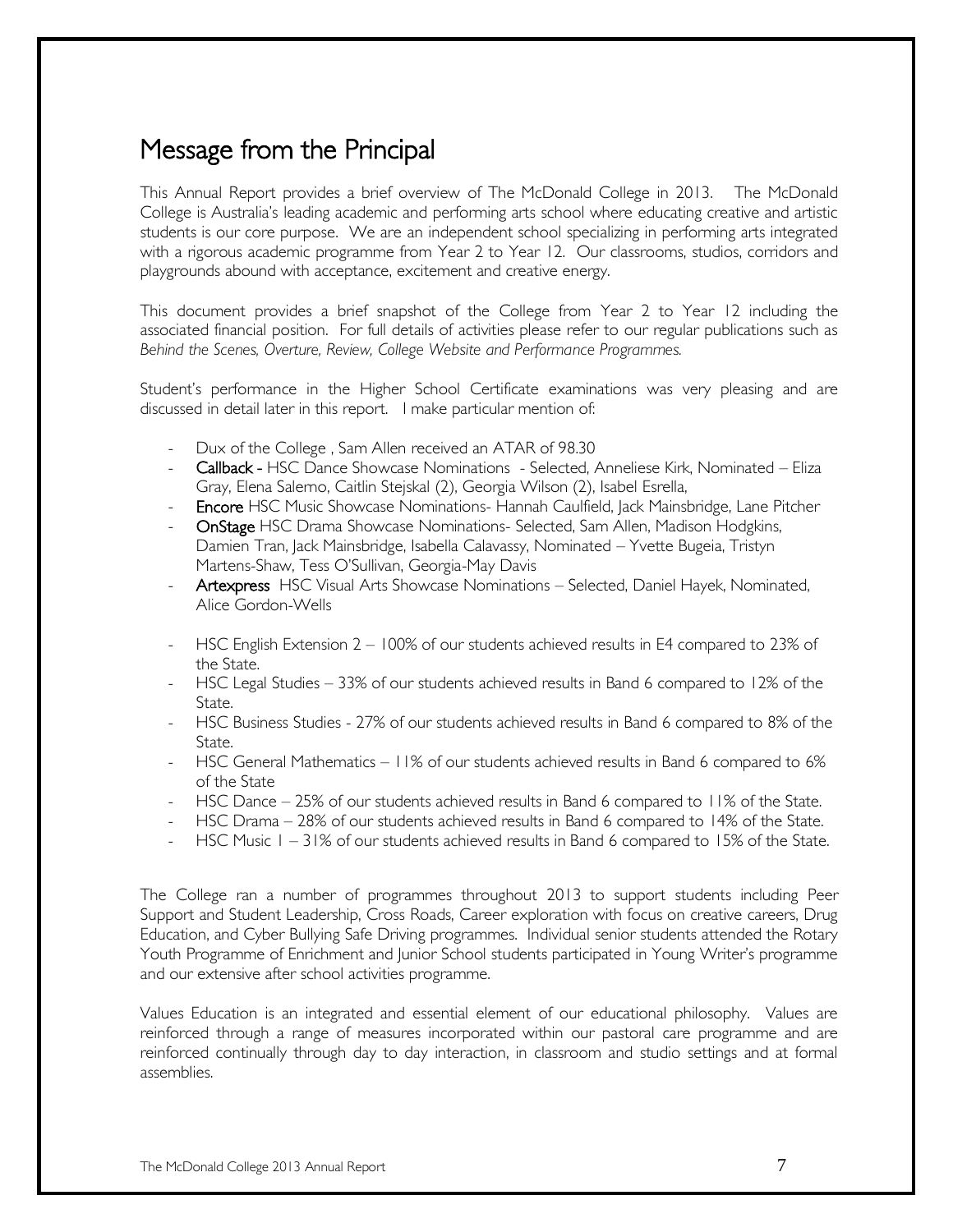Values are articulated by all staff in their educational delivery, through general and personal contact with the students and by personal demonstration in communications. Values posters are displayed and students are reminded constantly of their responsibilities to themselves, their parents, friends, the College and the community.

Year 5 and 6 students participated in an overnight excursion to Bathurst and the filming of the Multilit Effective Training Strategies DVD. Year 7 & 8 students attended a camp focussing on their leadership, physical and personal development. Year 9 students enjoyed the experience of a more rugged camp without mobile phone connectivity and where their survival skills were expanded. Year 11 students participated in a camp following the Cross Roads programme. This represents a snap shot only of activities.

Education and Information Evenings / Breakfasts were held for parents at all Year levels with specially tailored evenings, such as the Performers Forum, targeting our Performing Arts programmes.

The College was involved in over 80 performances ranging from local community events to our performance highlights including the High Performance Season held at The Parade Theatre (NIDA), Premier State Ballet held at the Riverside Theatre and An Evening of Classical Ballet held at the Sydney Opera House. The High Performance Season was one of the highlights of our performance calendar with the majority of students in the school participating in six nights of different performances each evening. Many performances were also held at the College in our on site performance spaces.

I take this opportunity to thank the College Council under the Chairman, Mr Alastair Sloan for their guidance and direction. I also thank the College Parents and Friends Association under the Presidency of Mr. Rob Kirk and Mrs Margaret Markham, as Chairman of The McDonald Foundation, for their continued support for all areas of the College.

MAUL

M. P. Kohler, M.Ed. Principal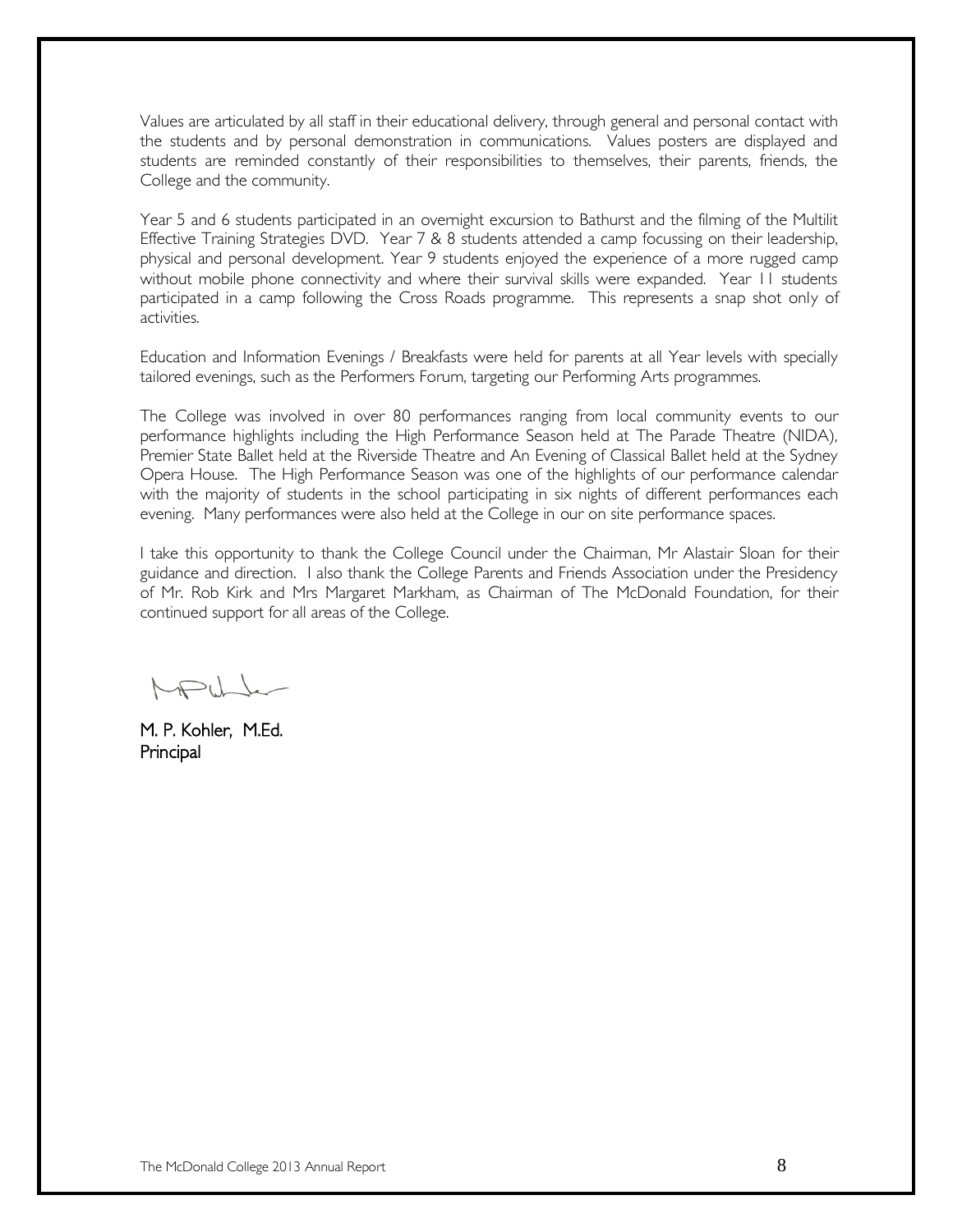# Message from Student Prefect and Student Representative Body

In 2013 the student leadership body comprised of:

- College Captain and Vice Captain
- Sports Captain
- SRC Captain
- Junior School Captain and Vice Captain
- Senior Prefects (from Year II and Year 12)
- Secondary House Captains and Vice Captains
- Junior School Captains and Vice Captains from Years 5 6
- Student Representative Council (Student representatives from each Pastoral Care Class – Primary & Secondary Schools)

Our student leaders represented the College at a number of events including the combined schools ANZAC Ceremony organised by the AIS in Hyde Park, the ANZAC Day Dawn Service at Concord and several interschool leadership exchanges. Year 8 volunteers assisted at the Junior School Athletics and Swimming Carnivals by participating with the younger students.

The major fundraising event for 2013 was the Prefect's Concert held in March which was enjoyed by the students and audience alike. Money raised on the evening was donated to Chalmers Road Special School.

The SRC organised a number of events for students that raised funds for the: Heart Foundation, Harmony Day, Year 10 Formal, and the Red Shield Appeal amongst others. Students and their families were encouraged to donate to the Christmas Hamper Appeal for the Exodus Foundation.

Prefect & SRC Body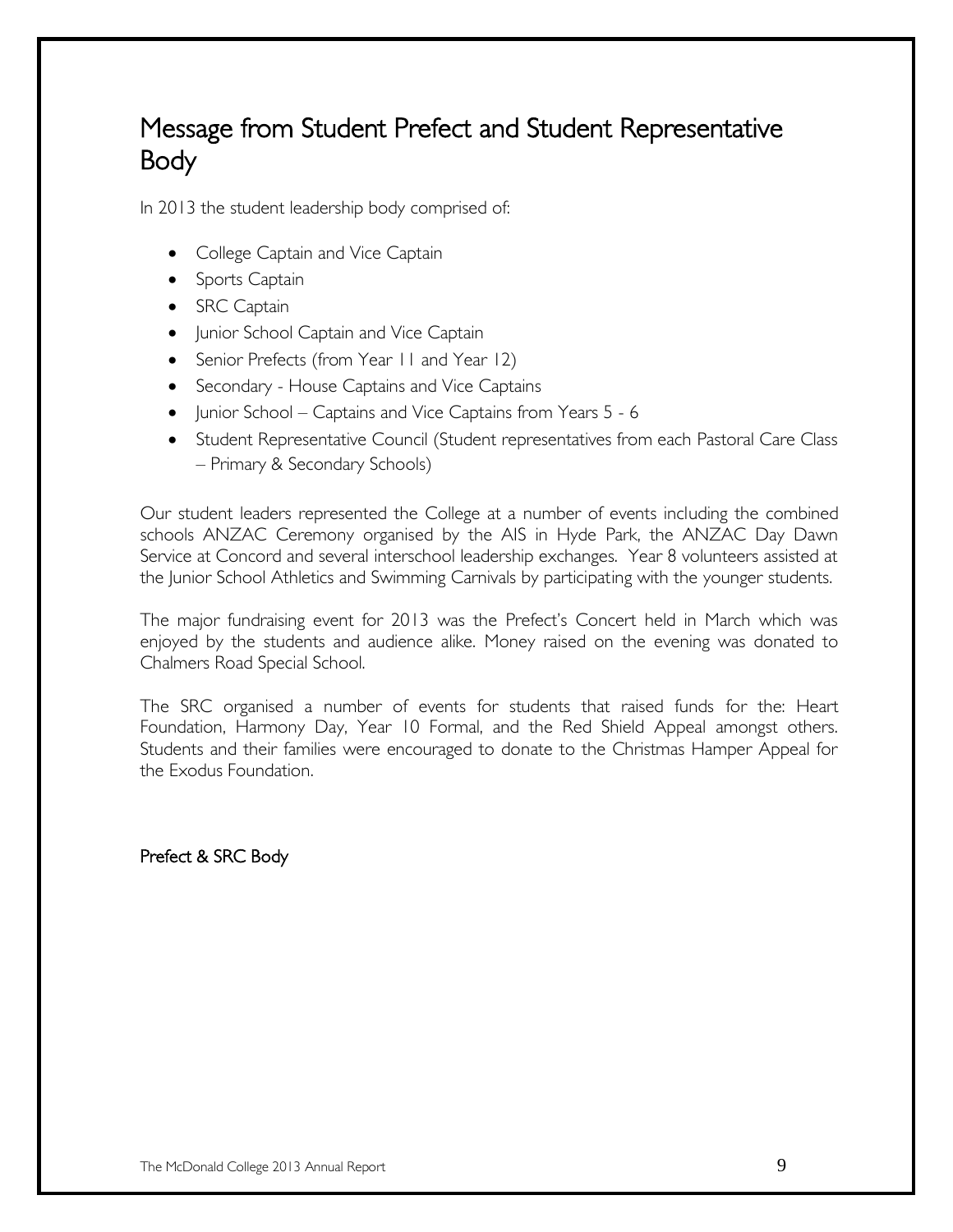# REPORTING AREA 2 : Contextual Information and characteristics of the student body

The McDonald College is Australia's only independent, co-educational, non-denominational school from Infants to Year 12 which integrates excellence in performing arts and academic studies to the NSW Higher School Certificate. Our Boarding House caters for up to 30 girls from Year 7 to Year 12. The College specialises in creativity through a rigorous academic program integrated with an extensive daily performing arts training. Our philosophy is to provide professional performance training in acting, classical ballet, dance, music and musical theatre whilst maintaining the highest standards of academic education thus allowing students the opportunity to keep all their options beyond school open. Academic extension opportunities are available to suitable students and those with special needs are catered for individually and/or through in-class support. A comprehensive performing arts program is also available after school hours to College students as well as the broader community. The College is extremely proud of its achievements; combining performing arts with academic education. Our academic achievements in examinations such as NAPLAN and HSC are well above the State average. These outstanding results are often achieved in tandem with professional performance commitments. Our dedicated staff is passionate and highly skilled in developing and nurturing our students' potential, ability and interest. The College motto, 'Striving for Excellence and Quality in Performance', underpins our caring and tolerant environment; where creativity, self-discipline, passion, lateral thinking, self-esteem and academic, artistic and performance achievements are celebrated and encouraged. Our graduates are sought after globally as performing artists, in corporate and educational settings and in medical and legal realms. They are confident communicators with a creative view of the world beyond school. The McDonald College - A benchmark for national and international excellence and innovation in academic and performing arts studies to students of the 21st century; where excellence in performance begins; where individual gifts and talents are our priority; and where students love coming to school each day. www.mcdonald.nsw.edu.au [School website link](http://www.mcdonald.nsw.edu.au/) 

School statement from My School website [http://www.myschool.com.au](http://www.myschool.com.au/)

#### Characteristics of the Student Body

[http://www.myschool.edu.au](http://www.myschool.edu.au/)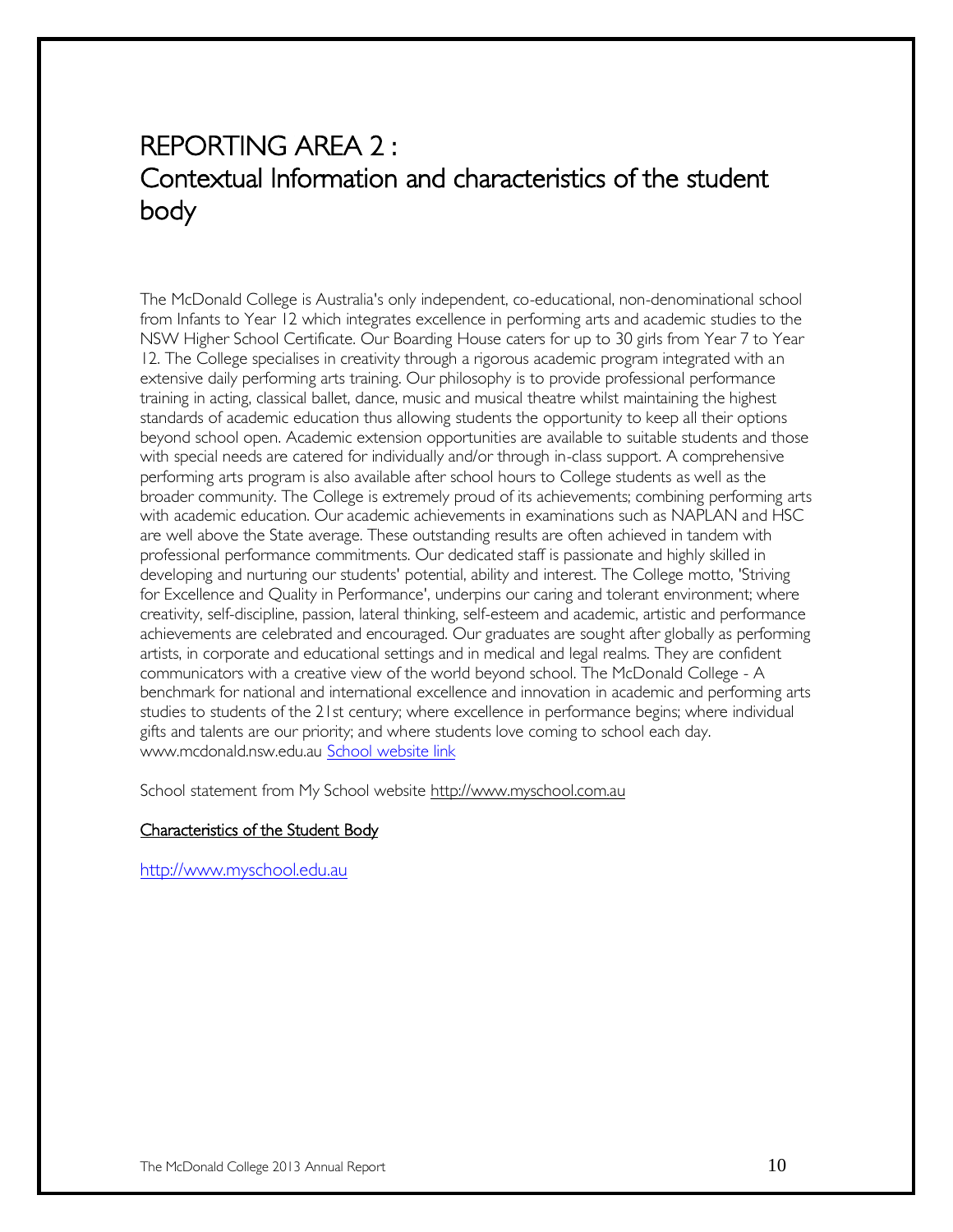# REPORTING AREA 3 : Student outcomes in standardised National Literacy and Numeracy Testing

### HIGHER SCHOOL CERTIFICATE

Approximately 60 000 students sat for the Higher School Certificate in 2013. 40 were students attending The McDonald College in Year 12.

- 15 different subjects/courses offered to students at The McDonald College
- Students scored well ABOVE the state averages for Bands 4-6 in:

12 out of the 14 courses

| <b>Subject</b>          | School (Bands 4-6) | <b>State (Bands 4-6)</b> |
|-------------------------|--------------------|--------------------------|
| <b>Biology</b>          | 100%               | 68%                      |
| <b>Business Studies</b> | 81%                | 66%                      |
| Dance                   | 100%               | 70%                      |
| Design and Technology   | 64%                | 78%                      |
| Drama                   | 89%                | 85%                      |
| <b>English Standard</b> | 21%                | 34%                      |
| <b>English Advanced</b> | 100%               | 86%                      |
| <b>Legal Studies</b>    | 100%               | 70%                      |
| <b>General Maths</b>    | 69%                | 42%                      |
| Mathematics             | 100%               | 76%                      |
| <b>Modern History</b>   | 78%                | 76%                      |
| Music 1                 | 100%               | 89%                      |
| Music 2                 | 67%                | 99%                      |
| <b>PDHPE</b>            | 50%                | 59%                      |
| <b>Visual Arts</b>      | 95%                | 90%                      |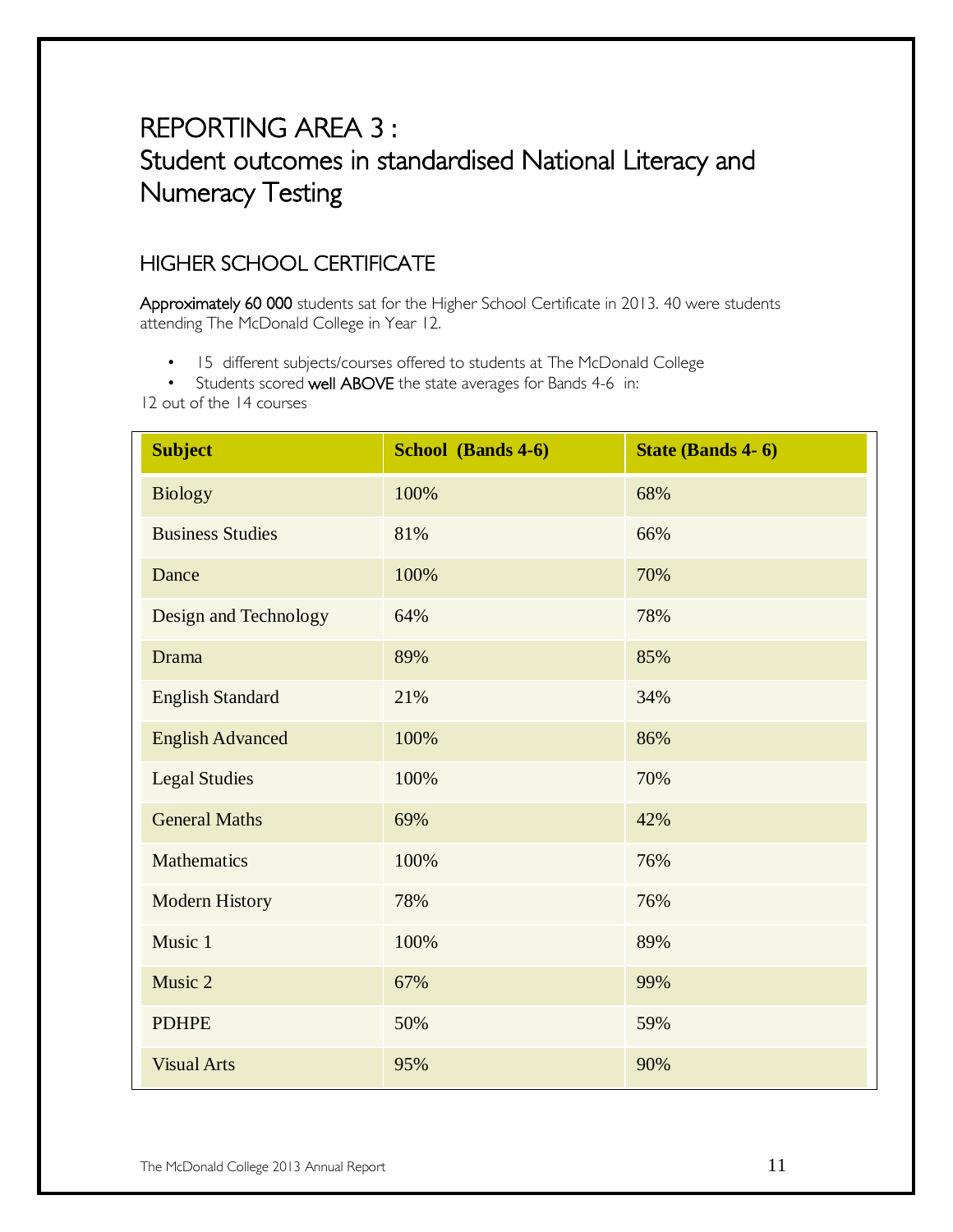|                         | College Average<br>(Bands E4, E3) | State Average<br>(Bands E4,E3) |
|-------------------------|-----------------------------------|--------------------------------|
| Extension   English     | 100%                              | 89%                            |
| Extension 2 English     | 100%                              | 98%                            |
| Extension   Mathematics | 33%                               | 84%                            |
| <b>Extension Music</b>  | 00%                               | 98%                            |

Distance Education Courses studied: 2 unit French Beginners, 2 unit Food technology, 2 unit Textiles and Design, 2 unit Chemistry, 2 unit Studies of Religion

### 2008-2013 Comparison of HSC results

Improvements occurred in many subjects. Most subjects scored very similar averages when compared to 2008-2013 showing that the high standard is maintained at the College from year to year.

The following lists some of The McDonald College averages to support the above statement:

|                         | 2013 Bands<br>4, 5, 6 | 2012Bands<br>4, 5, 6 | 2011 Bands<br>4, 5, 6 | 2010 Bands<br>4, 5, 6 | 2009 Bands<br>4, 5, 6 | 2008 Bands<br>4, 5, 6 |
|-------------------------|-----------------------|----------------------|-----------------------|-----------------------|-----------------------|-----------------------|
|                         |                       |                      |                       |                       |                       |                       |
| <b>Business Studies</b> | 81%                   | 70%                  | 70%                   | n/a                   | 89%                   | 82%                   |
| Dance                   | 100%                  | 70%                  | 89%                   | 100%                  | 100%                  | 90%                   |
| Design and              | 64%                   | 91%                  | 84%                   | 94%                   | 93%                   | 93%                   |
| Technology              |                       |                      |                       |                       |                       |                       |
| Drama                   | 89%                   | 80%                  | 100%                  | 81%                   | 97%                   | 96%                   |
| English Advanced        | 100%                  | 94%                  | 95%                   | 97%                   | 91%                   | 91%                   |
| English Standard        | 21%                   | 58%                  | 49%                   | 59%                   | 57%                   | 91%                   |
| General                 | 69%                   | 56%                  | 77%                   | 81%                   | 91%                   | 78%                   |
| <b>Mathematics</b>      |                       |                      |                       |                       |                       |                       |
| Mathematics             | 100%                  | 88%                  | 44%                   | 78%                   | 33%                   | 89%                   |
| Music I                 | 100%                  | 100%                 | 100%                  | 100%                  | 100%                  | 100%                  |
| Visual Arts             | 95%                   | 100%                 | 100%                  | 93%                   | 97%                   | 100%                  |

### Highlights of the 2013 HSC - BAND 6 only

|                            | Band 6 School | Band 6 State |
|----------------------------|---------------|--------------|
| <b>Business Studies</b>    | 27%           | 8%           |
| Dance                      | 25%           | 11%          |
| Drama                      | 28%           | 14%          |
| Advanced English           | 13%           | 12%          |
| Extension 2 English        | 100%          | 23%          |
| <b>General Mathematics</b> | 11%           | 6%           |
| Legal Studies              | 33%           | 12%          |
| Music                      | 31%           | 15%          |
| Music Extension            | 100%          | 70%          |
| <b>PDHPE</b>               | 10%           | 5%           |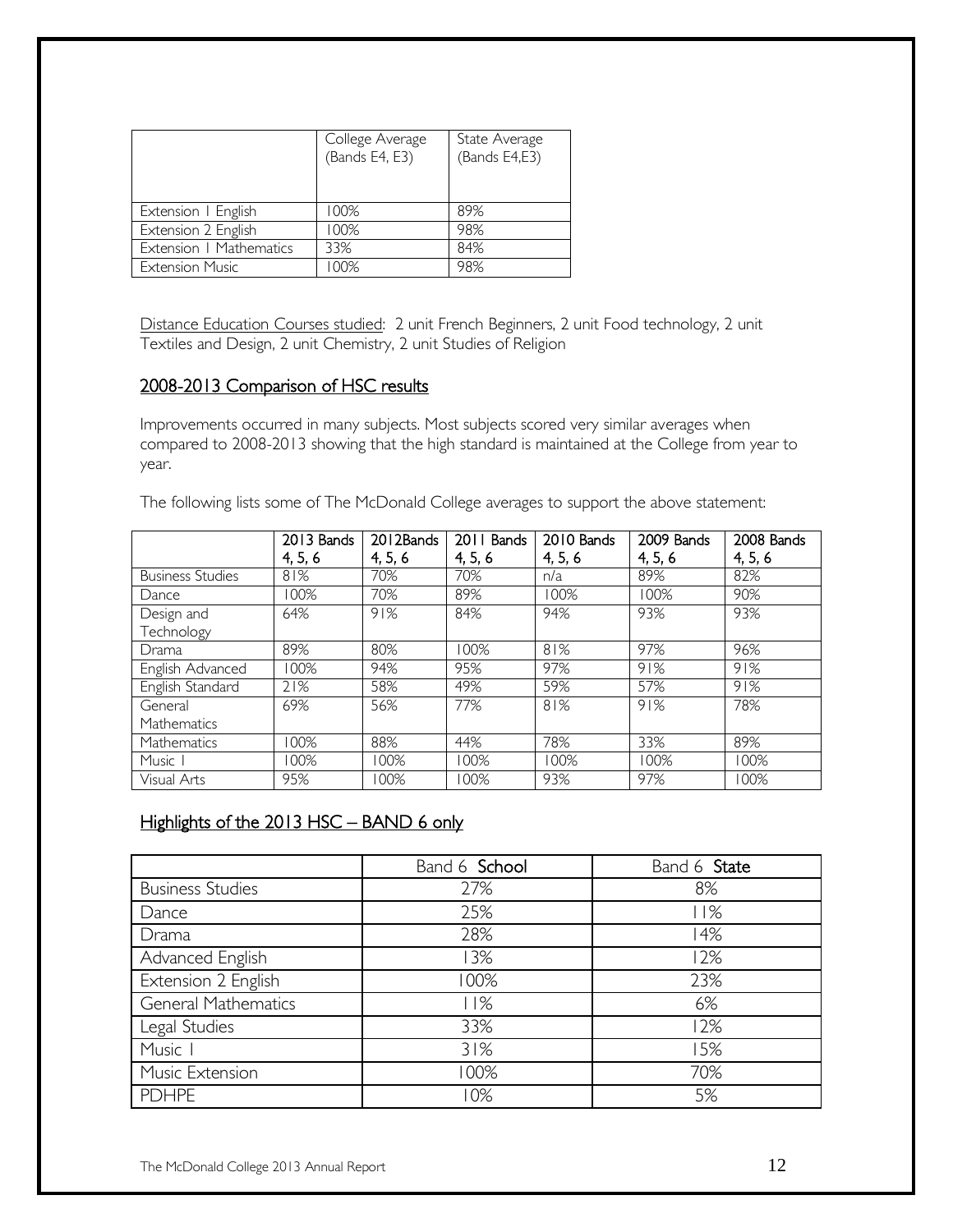### Internal Grade Allocation - School Certificate 2013

|                                      | Total<br>Number of<br><b>Students</b> |     |     |     |     |    |
|--------------------------------------|---------------------------------------|-----|-----|-----|-----|----|
| English                              | 40                                    | 5%  | 50% | 33% | 13% | 0% |
| <b>Mathematics</b>                   | 40                                    | 8%  | 30% | 48% | 5%  | 0% |
| Science                              | 40                                    | 8%  | 23% | 58% | 13% | 0% |
| History, Civics and<br>Citizenship   | 40                                    | 3%  | 15% | 43% | 30% | 0% |
| Geography, Civics and<br>Citizenship | 40                                    | 20% | 38% | 30% | 13% | 0% |

The College did not have any students that required the issuance of a Record of School Achievement (RoSA).

### NAPLAN RESULTS 2013

Performance on NAPLAN is documented on the My School website:

<http://www.myschool.edu.au/>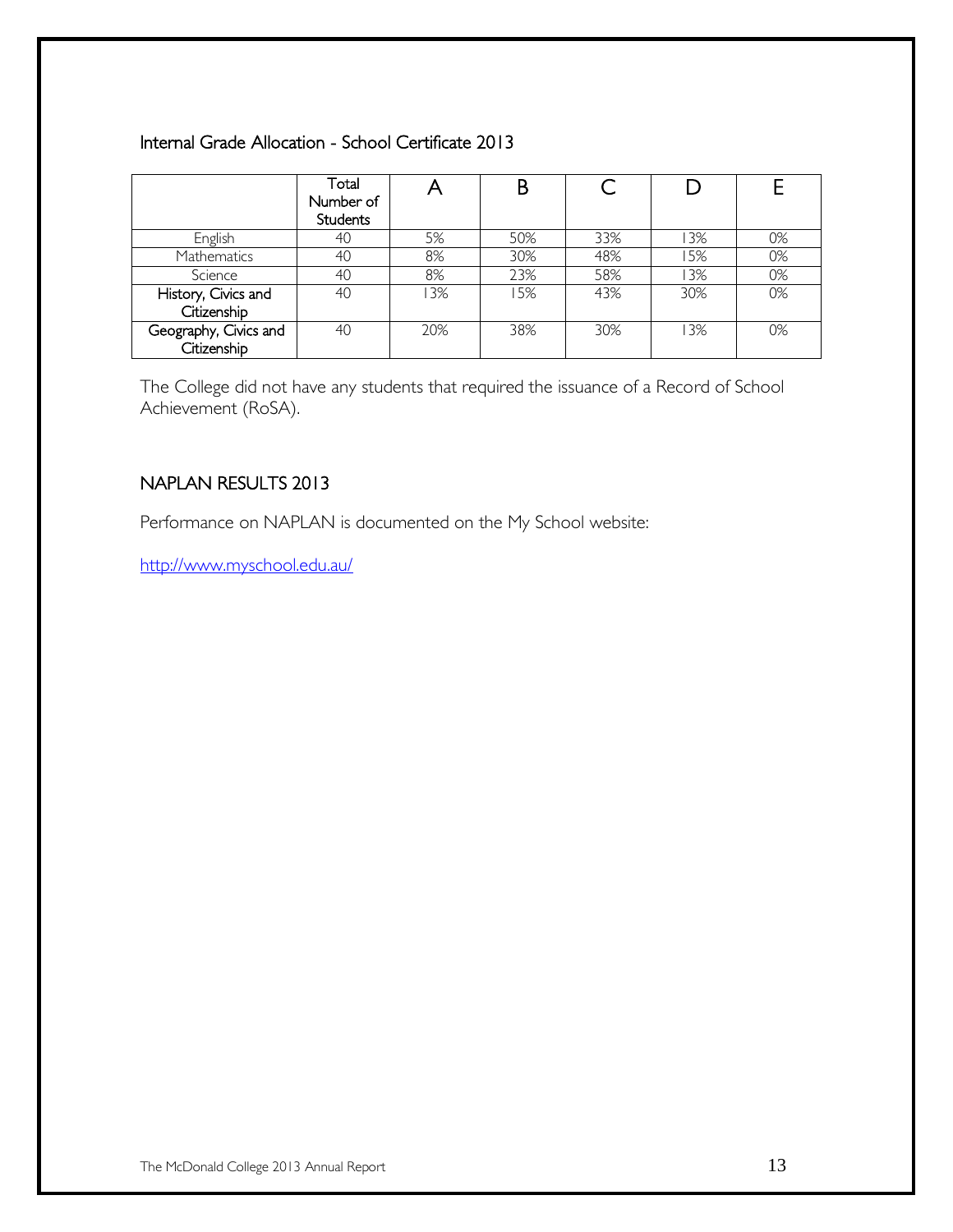# REPORTING AREA 4 : Senior Secondary Outcomes

### Vocational Education & Training

Senior Secondary outcomes are documented on the My School website.

[http://www.myschool.edu.au](http://www.myschool.edu.au/)

M.Contos Director of Curriculum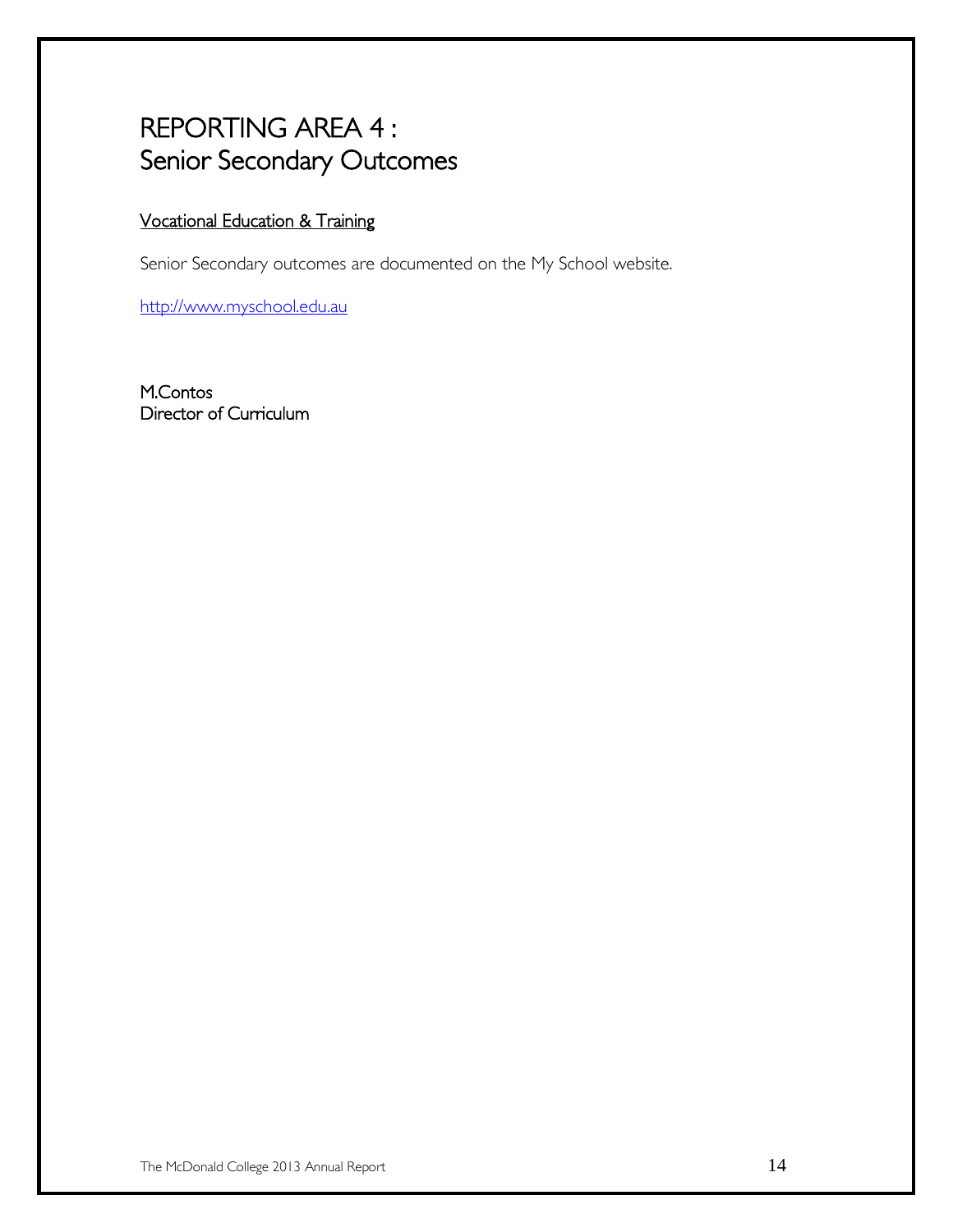# REPORTING AREA 5 : Professional Learning and Teacher Standards

### Professional Learning

The College Executive participated in Leadership Seminars conducted by the Association of Independent Schools. All the teaching staff participated in professional development on the College development days throughout the year.

- Royal Life Saving CPR Training (29 January 2013)
- iWise training

In addition the following professional development activities were undertaken by staff throughout 2013.

| Subject     | Course Details                                            | Number<br>of<br>Courses | Number<br>of<br>Teachers<br>Attended |
|-------------|-----------------------------------------------------------|-------------------------|--------------------------------------|
| English     | TTA - Developing Executive Functioning Skills in Students |                         |                                      |
|             | ETA NSW - Programming of the New Curriculum               |                         | $\overline{2}$                       |
|             | AIS NSW - Planning and Programming the NSW English        |                         | $\overline{3}$                       |
|             | Syllabus                                                  |                         |                                      |
| Executive/  | AIS NSW - Schools and the Law                             |                         |                                      |
| General     | AIS NSW - Child Protection                                |                         |                                      |
|             | AIS NSW - Creating Safer Independent Schools              |                         |                                      |
|             | AIS NSW - Child Protection Investigation Training         |                         |                                      |
|             | School Leadership General                                 |                         |                                      |
|             | Royal Life Saving - CPR Training                          |                         | 36?                                  |
|             | AIHSA - Director of Studies Conference                    |                         |                                      |
|             | <b>Bursars Association</b>                                |                         |                                      |
|             | Administration - Certificate IV                           |                         | 3                                    |
|             | First Aid Training                                        |                         |                                      |
|             | Work and Health Safety                                    |                         |                                      |
|             | <b>RAD Training</b>                                       |                         |                                      |
|             | Working with Children Check - new legislation             |                         | $\overline{4}$                       |
| <b>HSIE</b> | AIS NSW - Tablets in the Classroom 7-12                   |                         |                                      |
|             | Tiger Shark - Geography Skills Stage 4 and 5              |                         | $\overline{2}$                       |
| Languages   | TTA - Language Learning Strategies in the Languages       |                         |                                      |
|             | Classroom                                                 |                         |                                      |
|             | TTA - Dimensions of Learning Languages in the Classroom   |                         |                                      |
| Learning    | AIS NSW - LIEN and LIN Catchup                            |                         |                                      |
| Enrichment  | Pearson - Understanding the Impact of Working Memory on   |                         |                                      |
|             | Learning and Life                                         |                         |                                      |
|             | MultiLit - Word Attack Skills Extension Program           |                         |                                      |
|             | MultiLit - Reading Assessment Workshop                    |                         | $\overline{2}$                       |
|             | AIS NSW - Supervising New Scheme Teachers                 |                         |                                      |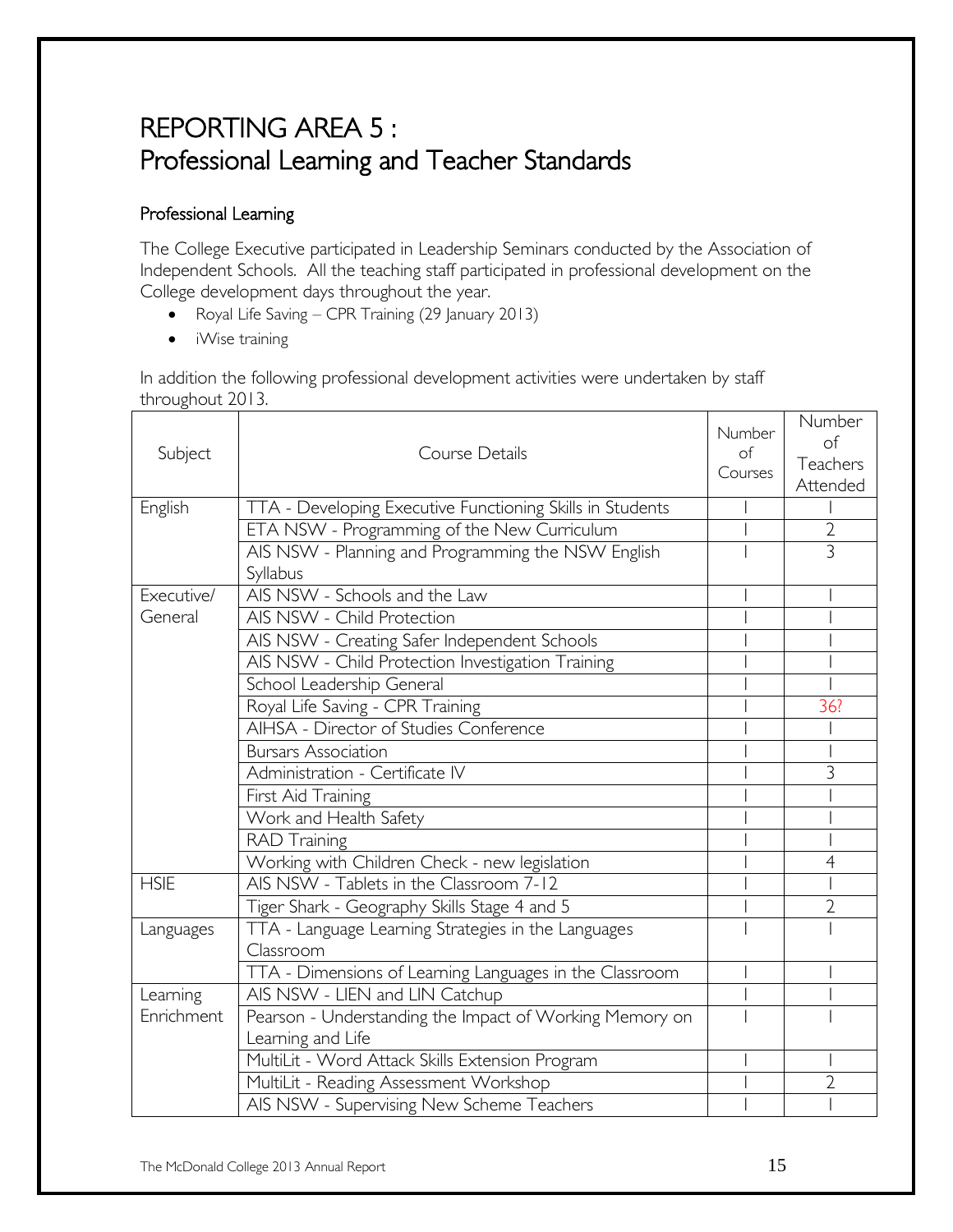|              | AIS NSW - Using the ESL Scales in the Primary Classroom     |                |
|--------------|-------------------------------------------------------------|----------------|
|              | MultiLit - Extension                                        |                |
| Mathematics  | PD4 Maths - Maths Workshop                                  |                |
| Music        | TTA - The 21st Century Music Extension                      |                |
|              | Midnight Music - iPads in Music                             |                |
| <b>PDHPE</b> | St John Ambulance - First Aid                               |                |
| Primary      | PETAA - Teaching Language and Literacy through Literature   |                |
|              | PETAA - Half Day Conference for Principals                  |                |
|              | AIS NSW - Mathematics Syllabus Familiarisation K-6          |                |
|              | AIS NSW - Science & Technology Syllabus Familiarisation K-6 |                |
|              | Australian Academy of Science - Primary Connections         |                |
|              | Workshop                                                    |                |
|              | AIS NSW - K-6 English Syllabus Familiarisation              | $\mathfrak{D}$ |
| Science      | AIS NSW - Planning and Programming for New Science          | $\mathfrak{D}$ |
|              | Syllabus                                                    |                |
| Visual Art   | Artic Vis - Deus Ex Photos - NSW Photomedia Conference      | $\mathcal{D}$  |
|              | Semi Permanent Art Course                                   |                |
|              | <b>VADEA Conference</b>                                     |                |
|              | TTA -Digital Sketching with the iPad and Wacom              |                |
|              | Board of Studies - HSC Mark Dev                             |                |

The average expenditure per teacher on professional learning in 2013 was \$360.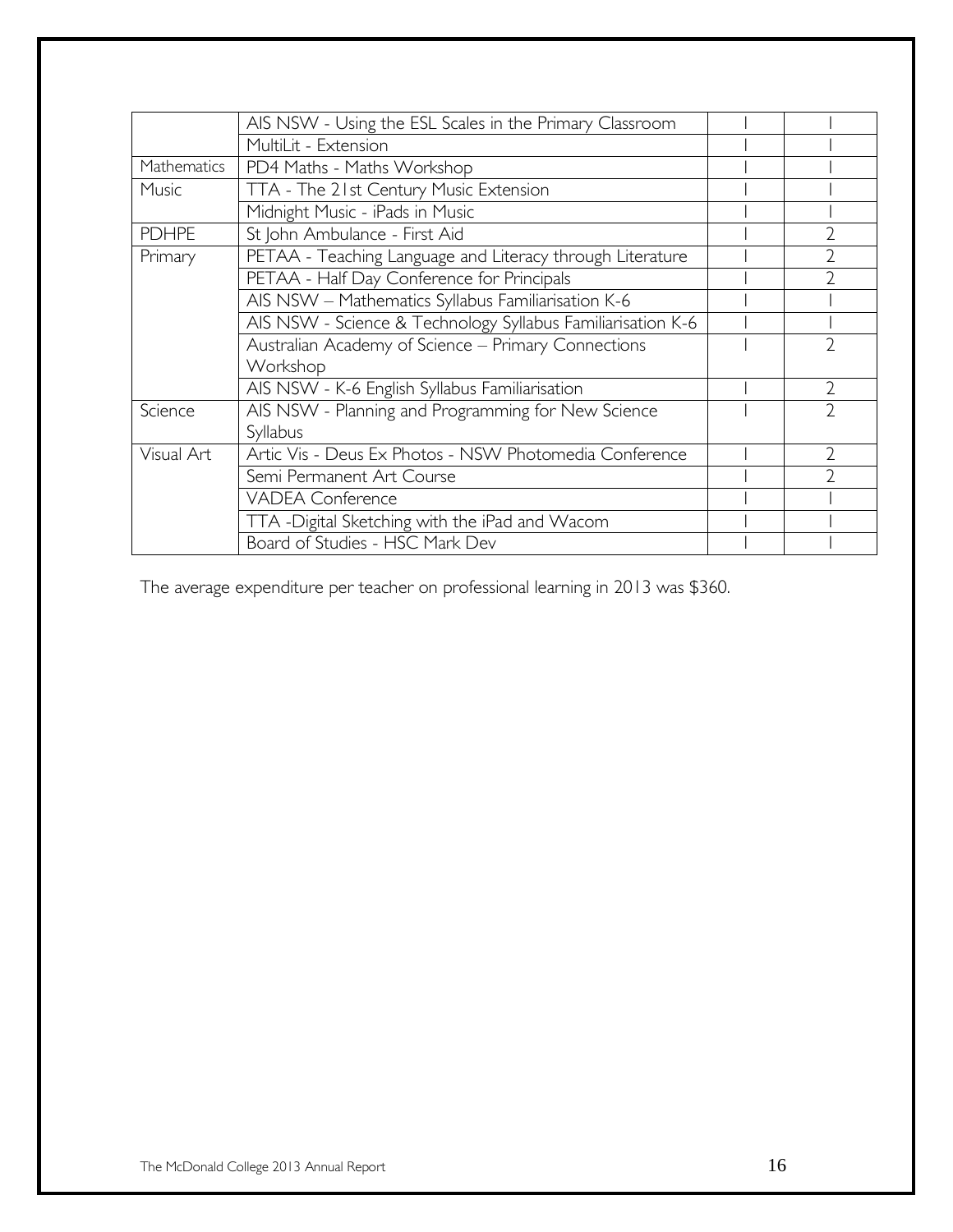# Teaching standards

| Category                                                                                                                                                                                                           | Number of Teachers |
|--------------------------------------------------------------------------------------------------------------------------------------------------------------------------------------------------------------------|--------------------|
| Teachers who have teaching qualifications from a higher<br>education institution within Australia or as recognised<br>within the National Office of Overseas Skills Recognition<br>(AEI-NOOSR) guidelines, or      | 33                 |
| Teachers who have qualifications as a graduate from a<br>higher education institution within Australia or one<br>recognised within the AEI-NOOSR guidelines but lack<br>formal teacher education qualifications or |                    |
| Teachers who do not have qualifications as described in (a)<br>and (b) but have relevant successful teaching experience or<br>appropriate knowledge relevant to the teaching context.                              |                    |

Total teacher numbers are listed on the My School website:

[http://www.myschool.edu.au](http://www.myschool.edu.au/)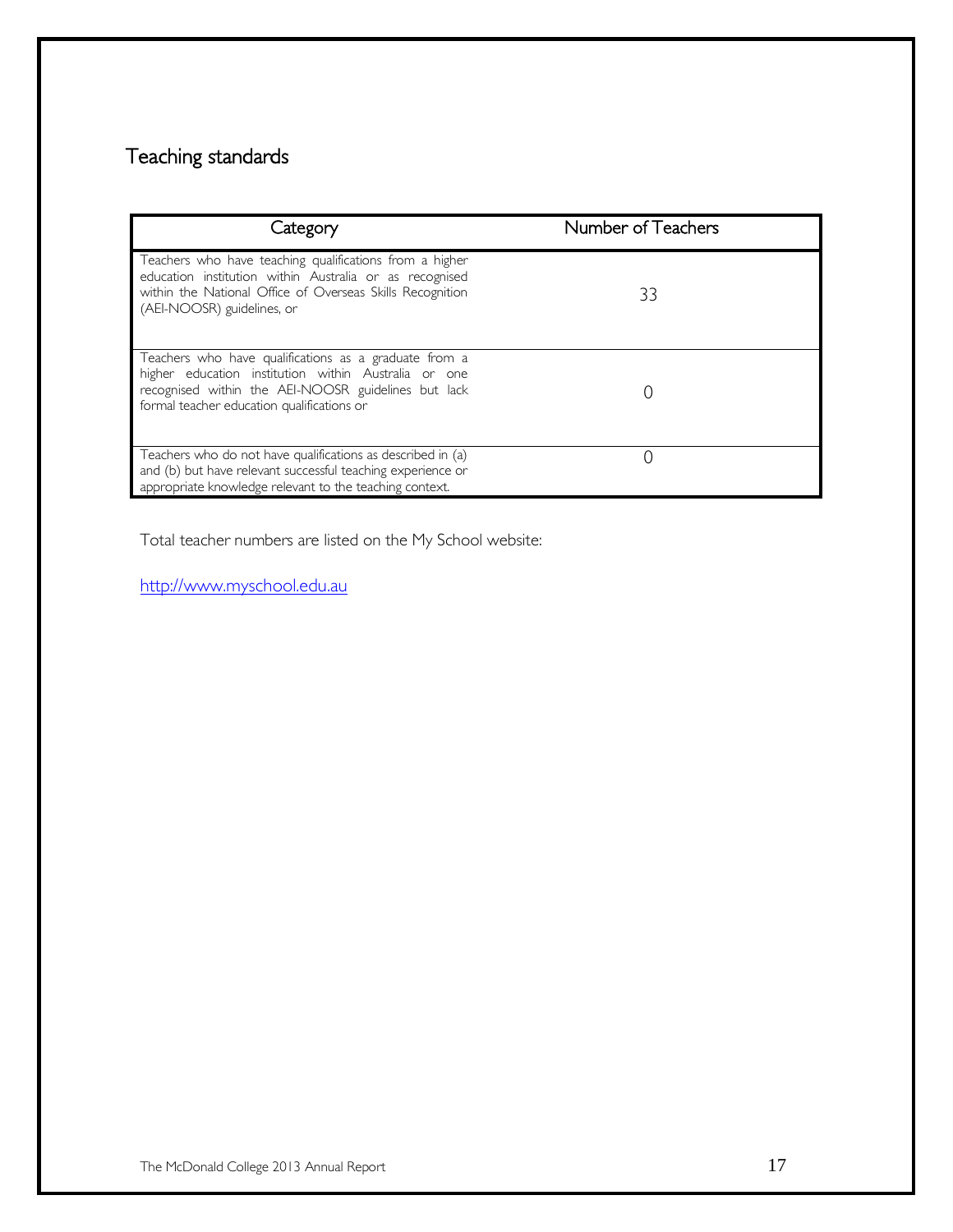# REPORTING AREA 6 : Workforce Composition including Indigenous

Workforce composition as per the My School website:

[http://www.myschool.edu.au](http://www.myschool.edu.au/)

The College workforce in 2013 did not include any Indigenous staff.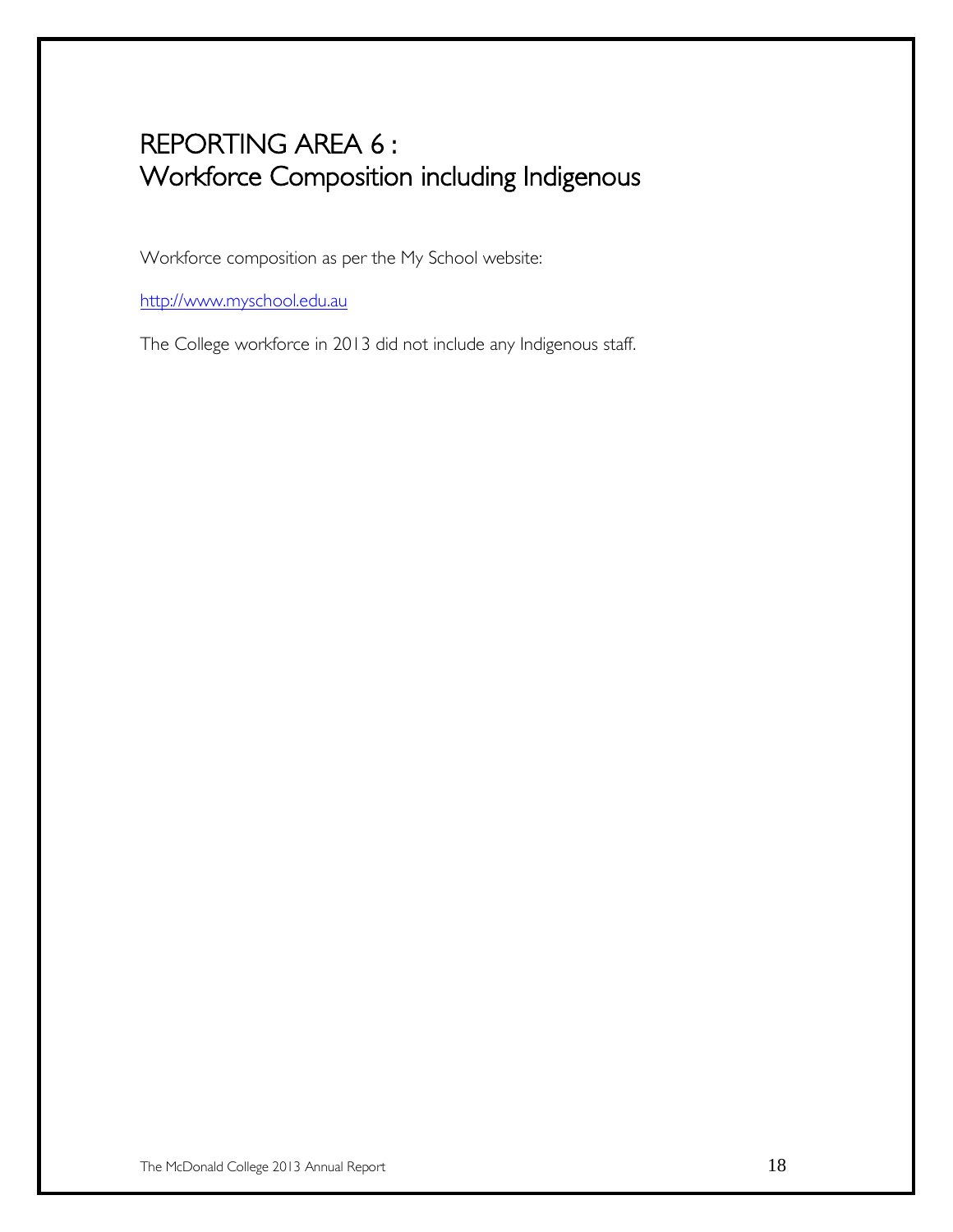# REPORTING AREA 7 : Student Attendance and Retention Rates

### Student attendance rates

For the whole college student attendance rates please refer to the college's data on the My Schools website:

#### [http://www.myschool.edu.au](http://www.myschool.edu.au/)

| Year            | Attendance |  |
|-----------------|------------|--|
| Y2              | 91.96%     |  |
| Y3              | 98.08%     |  |
| Y4              | 94.66%     |  |
| Y5              | 93.48%     |  |
| Y6              | 93.42%     |  |
| Y7              | 93.68%     |  |
| Y8              | 94.96%     |  |
| Y9              | 92.56%     |  |
| Y10             | 93.02%     |  |
| YII             | 92.70%     |  |
| Y <sub>12</sub> | 91.18%     |  |

Ninety-four (94%) per cent of students attended College on average each school day in 2013. This was similar to the daily attendance in 2012.

### Management of Student Non Attendance

The College Attendance Policy – Students outlines the management of student nonattendance. Unexplained absences from the College are followed up in an appropriate manner with the student and parent or guardian. The College telephones parents of students who are absent on the day of the absence. Parents are required to provide a written explanation for each absence and they are followed up if this is not provided in a timely fashion. Absences are monitored and parent and student conferences are held to resolve any non-attendance.

All student absences are recorded in our database and are available for staff.

Mandatory reporting procedures apply where absences are extended or the student is considered at risk.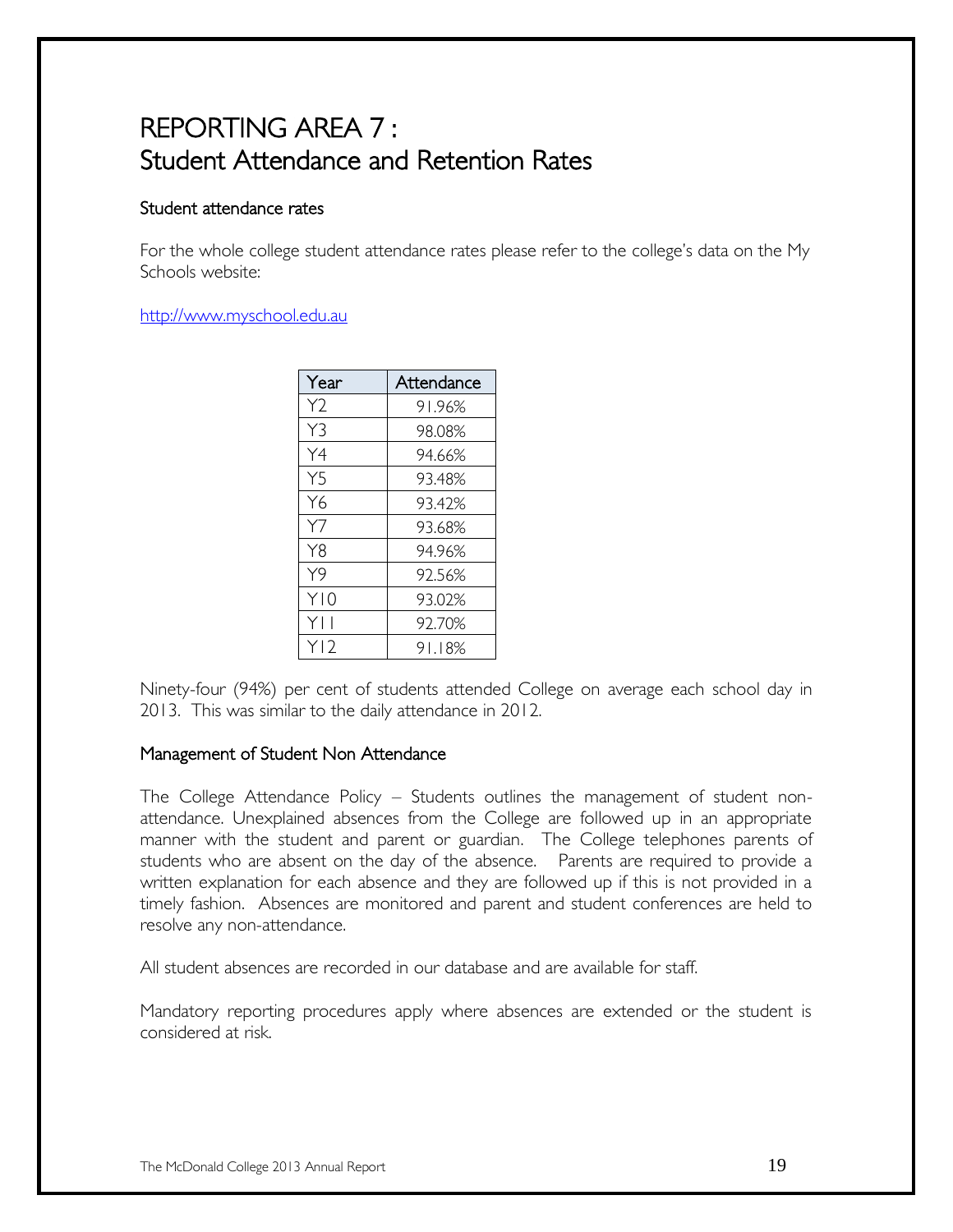# REPORTING AREA 8 : Post School destinations

Sixty Nine (69) percent of the 2011 Year 10 cohort completed Year 12 in 2013. Based on the information provided to the College when students leave it would appear that only a minority of the students who leave at the end of Year 10 or during Year 11 do so because of family circumstances or to pursue employment or vocational training. Most appear to leave because they want a change of environment for the final years of their schooling. Students who left school at the end of Year 12 following the completion of their school education continued on to University, TAFE, professional performing arts further education or pursued full-time employment.

Some students working at an elite level in Classical Ballet in the Year 10 2011 cohort took the option of the professional training course in AIBA (Australian International Ballet Academy).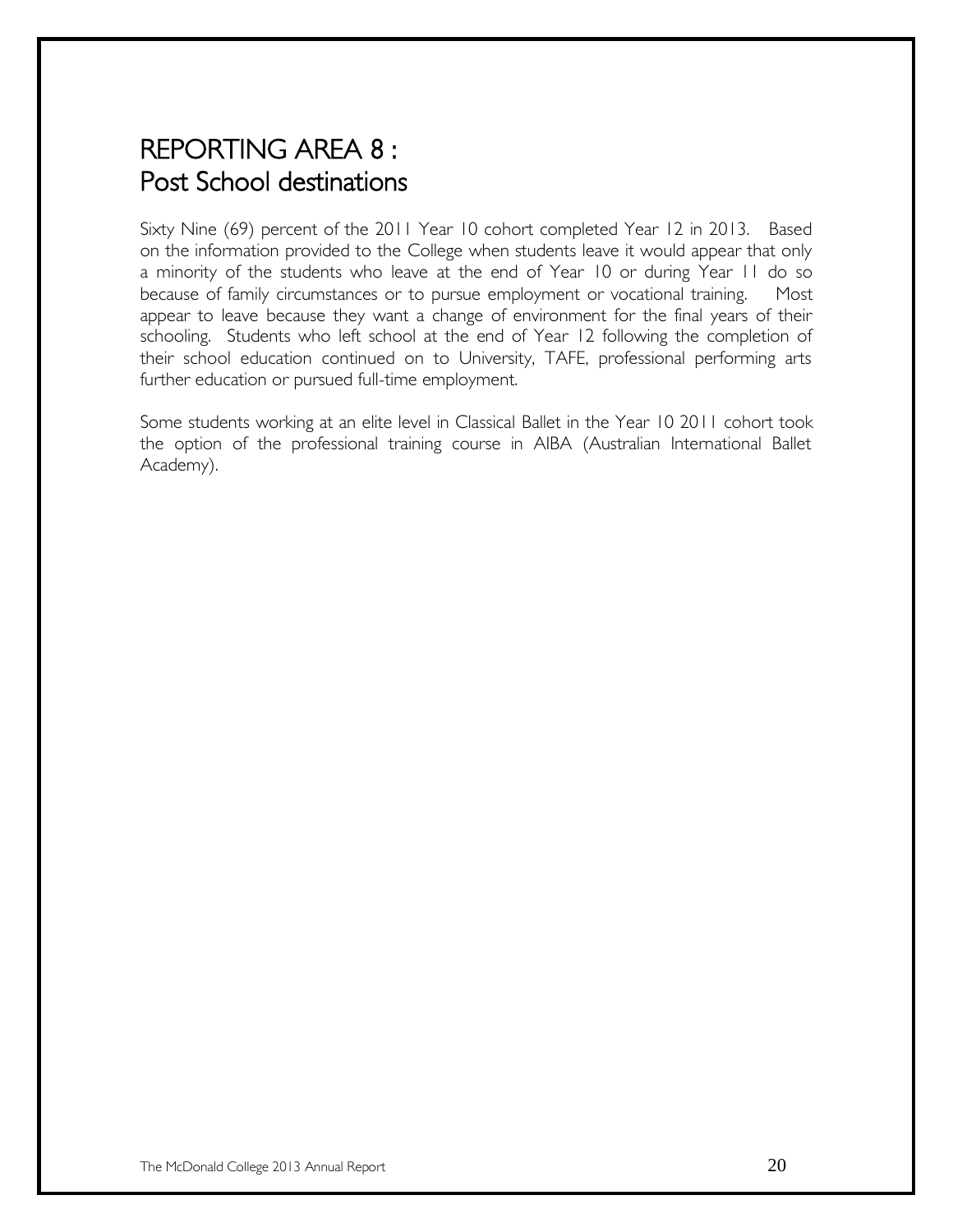# REPORTING AREA 9 : Enrolment Policies and Characteristics of Student Body



### **Enrolment Policy**

### **INTRODUCTION**

The McDonald College is an Infants to Year 12 school catering in particular for children who are gifted in performance, whether in one or more of the performing arts or in sport and wish to integrate their passion for performance with a rigorous academic education. The College takes girl boarders from Year  $7 - 12$ . Children attending the school must commit to a regimen of one and a half hours (Infants and Primary) or two hours (secondary) training daily in their area of specialty. Subject to these constraints arising from the College's unique special studies programme, the College is open to accept boys and girls of all races and creeds. While the College does not suit all children, there is no reason in principle that children with disabilities cannot be eligible to enrol. Indeed, the College has since its inception enrolled a number of students with disabilities.

This policy gives guidance on enrolment criteria and procedures to those within the College community and to those contemplating enrolment. While the policy is as comprehensive as possible, there will inevitably be some situations which are not specifically covered. In such instances, it is the Principal's responsibility to decide the appropriate course to take in the circumstances.

### LEGISLATIVE FRAMEWORK

*Disability Discrimination Act Disability Standards for Education Race Discrimination Act Anti-Discrimination Act*

These Acts and Standards make it unlawful to discriminate against a person on the grounds of their disability or race by refusing to enrol them at the College. The College is committed to fulfilling its obligations under the law in this Enrolment Policy.

### **DEFINITIONS**

Throughout this policy, unless the context requires otherwise: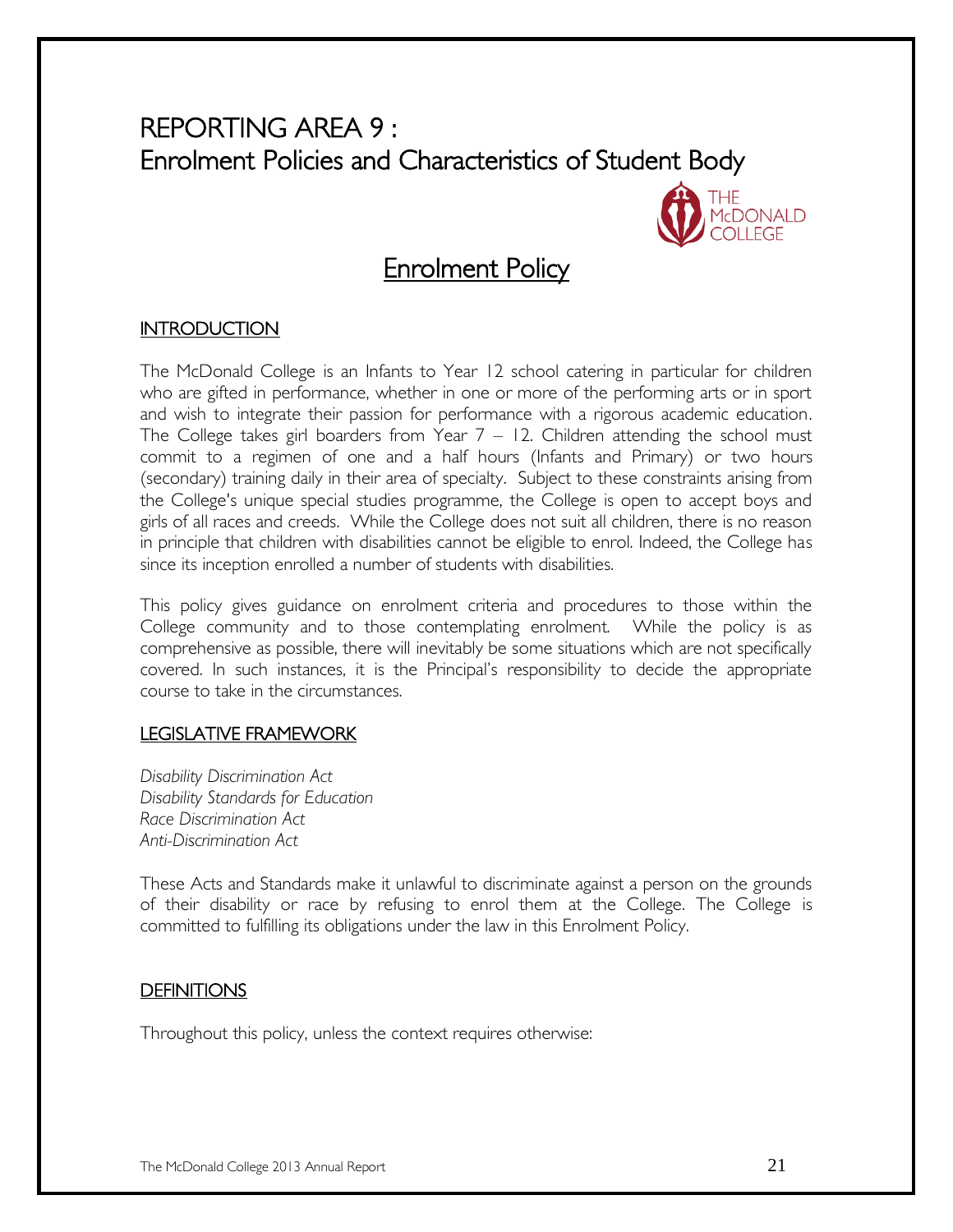parents, includes guardians or any other person who has applied to have a child entered on the waiting list or enrolled at the College and, where the child has only one parent, means that parent.

disability, in relation to a child, means:

- (1) total or partial loss of the child's bodily or mental functions; or
- (2) total or partial loss of a part of the body; or
- (3) the presence in the body of organisms causing disease or illness; or
- (4) the presence in the body of organisms capable of causing disease or illness; or
- (5) the malfunction, malformation or disfigurement of a part of the child's body; or
- (6) a disorder or malfunction that results in the child learning differently from a child without the disorder or malfunction; or
- (7) a disorder, illness or disease that affects a child's thought processes, perception of reality, emotions or judgment or that results in disturbed behaviour.

### ENROLMENT PROCESS

### **New Enquiries**

The Registrar will send everyone enquiring about enrolment details of the procedure for enrolment at the College including:

A Prospectus (available electronically or in hard copy)

A statement about the College Fees

An Application for Registration

### Waiting Lists

The Principal through the Registrar, is responsible for the maintenance of waiting lists for entry to the College.

Names of children will be entered on the appropriate waiting list when their parents or a parent return:

- (1) the Application for Registration;
- (2) a non refundable Application Fee of one hundred dollars (\$100);
- (3) copies of the child's last two school reports;
- (4) copies of NAPLAN results
- (5) copies of certificates of achievements in the performing arts or sport, such as examinations passed or eisteddfod results;
- (6) all medical, psychological or other reports about the child in their possession or control;
- (7) two personal references, one for the student and one for the family; and
- (8) a full length photograph in dance attire if a dancer or portrait photograph if an actor, musician sportsperson.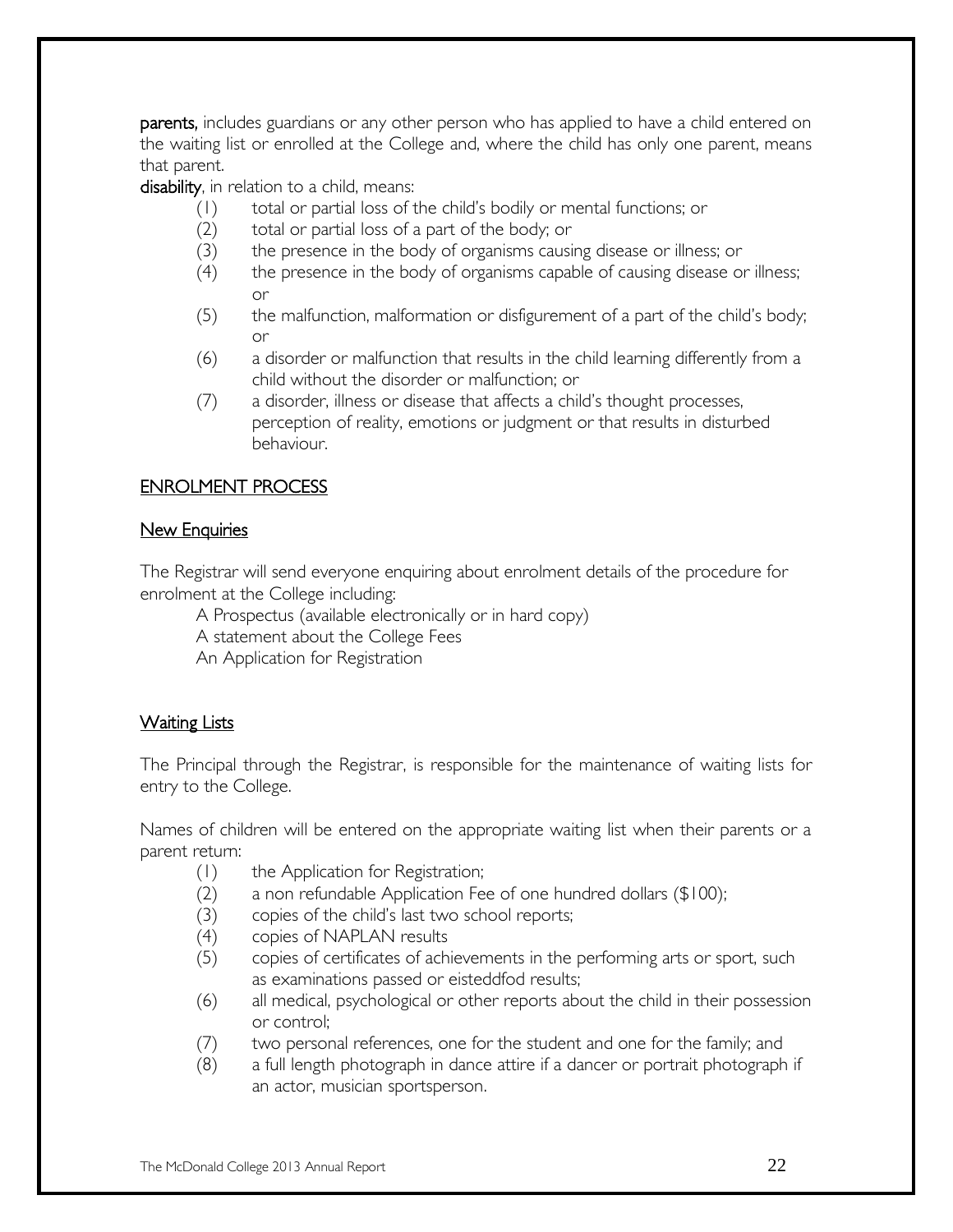Failure to provide all required information may result in the College declining to enter the child's name on the appropriate waiting list or delaying such entry, and may also result in the College declining or delaying the child's enrolment.

### Assessment Process

The College will undertake an assessment process at some time decided by the College after a child's name has been entered on the waiting lists.

### Interview and request for information

As part of the assessment process the College:

- 1. may arrange for a child on the waiting list to undertake a pre-enrolment test at the College; and
- 2. will invite the parents of a child on the waiting list to attend an interview at the College with the Principal or a senior member of staff appointed by the Principal. At the interview, among other things, the College's representative will:
	- (a) inform the parents of their responsibility to the College in relation to fees and will ascertain their ability to afford the current fees;
	- (b) will seek to establish that the expectations and commitments of the parents are consistent with the vision, values, goals, policies and resources of the College.

In considering all prospective enrolments, the College may:

- 1. ask for further information about the child, such as for the child's medical or psychological reports; and
- 2. ask parents to authorise the Principal or her delegate to contact:
	- (a) the Principal of the child's previous school to confirm information pertaining to the child;
	- (b) any medical or other personnel considered significant for providing information pertaining to the needs of the child.

### Unacceptable behaviour

Where information obtained by the College suggests a profile of wilful misconduct, illegal activities or strong anti-social behaviours that indicate that the child's enrolment at the College is likely to be detrimental to other students, the staff or the College, notwithstanding that the child be the sibling of a current student, the Principal may decline to proceed any further with the enrolment process.

### Disability

Where a child has declared education support needs or a disability or other information has come to light indicating a possible need for education support services or for some measures or actions to assist the child to participate in the College's courses or programmes or to use the College's facilities or services, the College will make an initial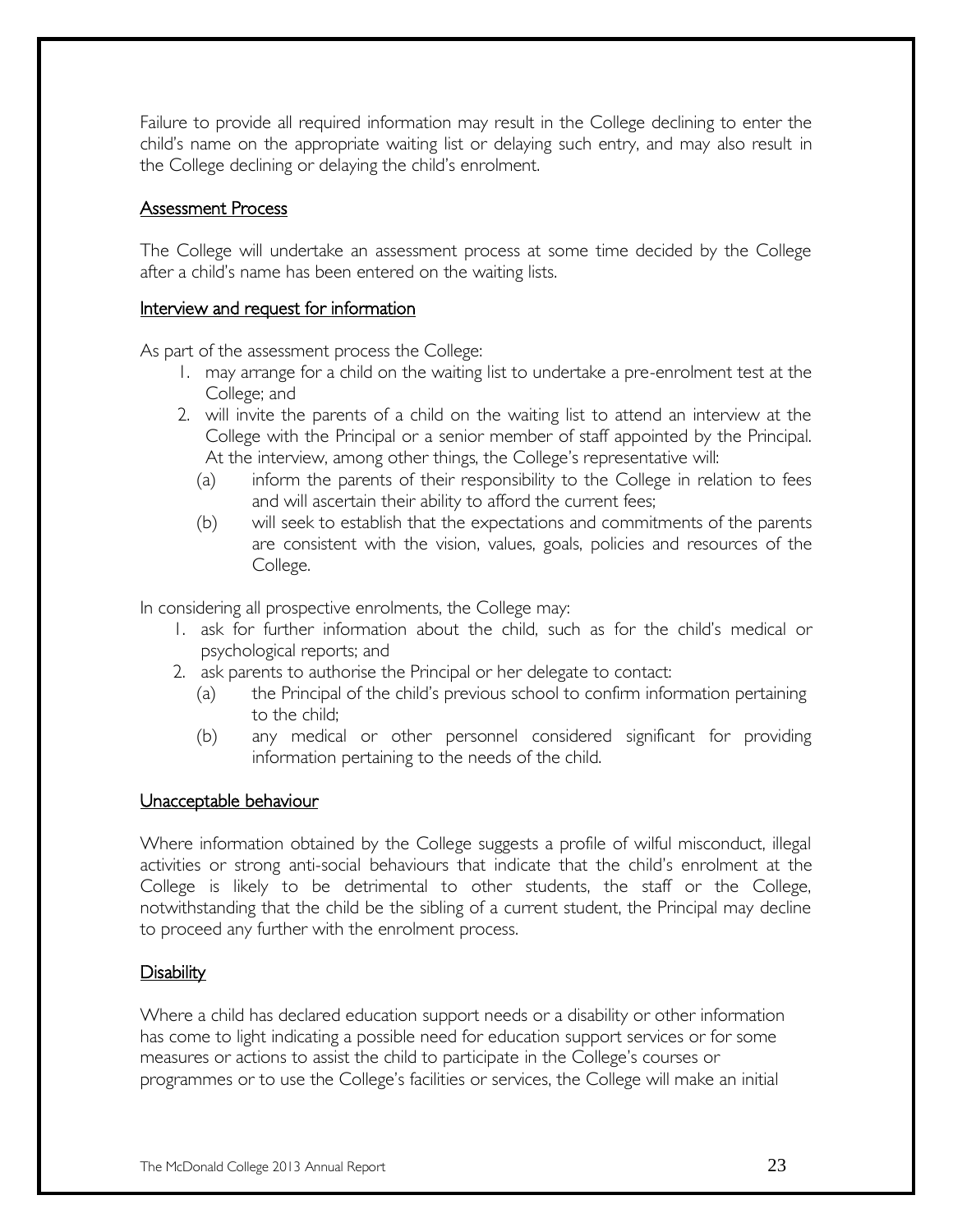assessment of the child's needs. This will include consultation with the child or the child's parents. In addition, the Principal may:

- (a) require the parents to obtain medical, psychological or other reports from specialists outside the College;
- (b) obtain an independent assessment of the child.

Any assessments or reports required from non-school personnel will be at the parents' expense.

Where information obtained by the College indicates that the child has a disability, the Principal will seek to identify the exact nature of the child's needs and the strategies required to address them. Having obtained this information, the Principal will determine whether the child, if enrolled, would require some measures or actions to assist the child to participate in the College's courses or programmes or to use the College's facilities or services that are not required by students who do not have the child's disability. Where the Principal determines that the child would require some such measures or actions, the Principal will seek to identify whether those measures or actions required are reasonable in that they balance the interests of all parties affected.

In assessing whether a particular measure or action for a particular child is reasonable, the Principal will have regard to all the relevant circumstances and interests, including:

- a) the child's disability;
- b) the views of the child or the child's parents about:
	- i) whether the particular measure or action is reasonable;
	- ii) the extent to which the particular measure or action would ensure that the child was able to participate in the College's courses or programmes or to use the College's facilities or services on the same basis as a child without the disability;
- c) the effect of the measure or action on the child, including the effect on the child's:
	- i) ability to achieve learning outcomes; and
	- ii) ability to participate in courses or programmes; and
	- iii) independence;
- d) the effect of the particular measure or action on anyone else affected, including the College, its staff and other students;
- e) the costs and benefits of taking the particular measure or action.

The College will take measures and actions that are reasonable but will not necessarily take measures or actions that are unreasonable or that would impose unjustifiable hardship on the College. In determining whether taking the required measures or actions, even though they are reasonable, would impose unjustifiable hardship on the College, the Principal will take into account all relevant circumstances of the case, including:

(a) the nature of the benefit or detriment likely to accrue or be suffered by any persons concerned (including other students, staff, the College, the child, the family of the child, and the College community); and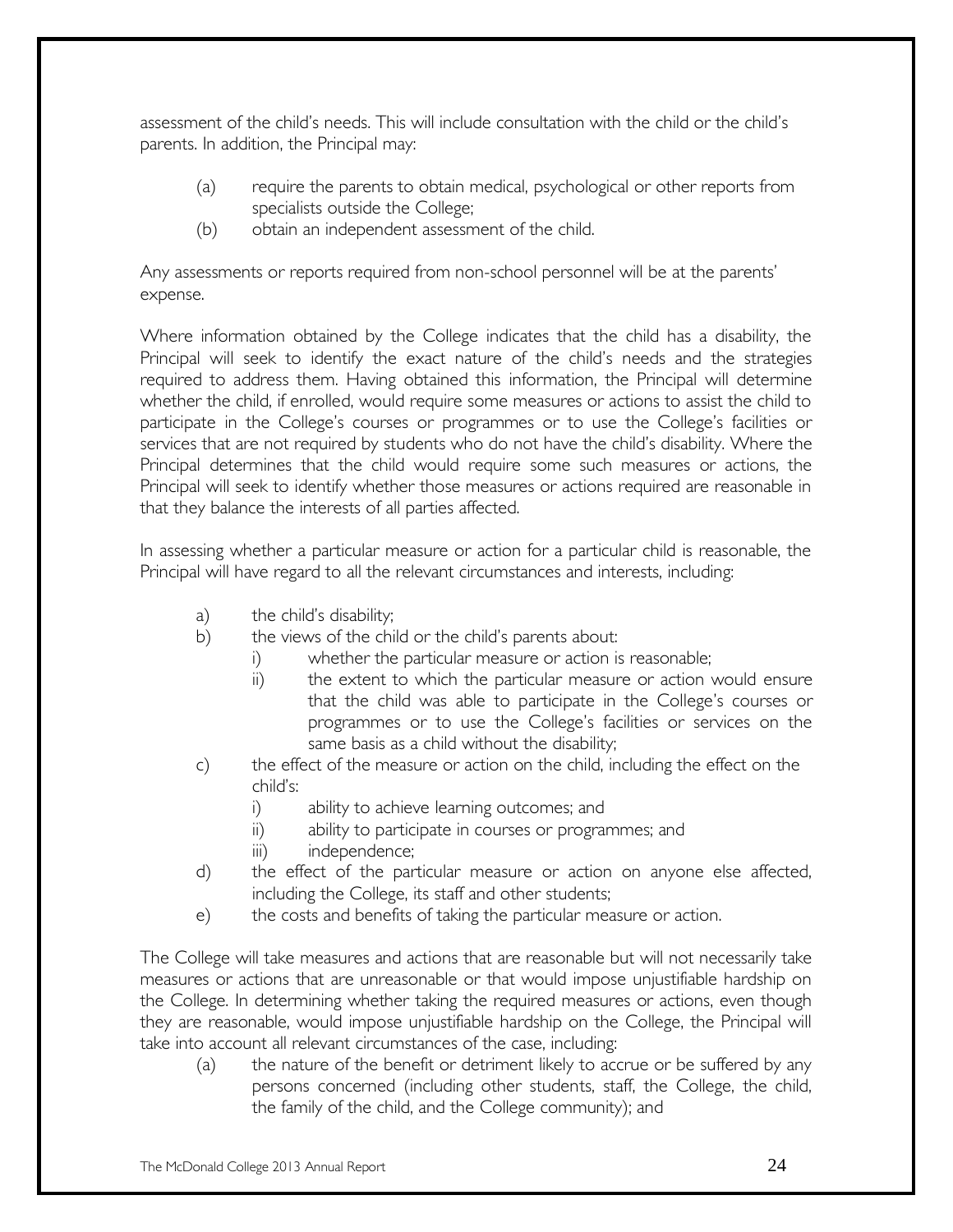- (b) the effect of the disability of the child; and
- (c) the College's financial circumstances and the estimated amount of expenditure required to be made by the College.

Where the Principal determines that the enrolment of the child would require the College to take unreasonable measures or actions to ensure that the child is able to participate in the College's courses or programmes, or to use the College's facilities and services, on the same basis as a student without a disability, or would cause unjustifiable hardship, the Principal may decline to offer a place at the College.

### Failure by parents to disclose information

The College reserves the right not to offer any child a place at the College or to defer the offer of a place to any child in its discretion but particularly when the parents, having been aware of their child's specific educational needs, decline to declare those needs or to withhold relevant information pertaining to their child.

The College also reserves the right to terminate an enrolment where there are not sufficient resources to deal with a child's needs and where the parents have not declared or have withheld known information pertaining to their child's needs.

#### **Enrolment Offers and Acceptance**

At the satisfactory conclusion of the assessment process, the College may make an offer to the parents to enrol the child. To accept the offer, the parents must within seven days of receiving it deliver to the College:

- (1) the Acceptance Form;
- (2) the non-refundable enrolment deposit of two thousand dollars (\$2,000);

Failure to reply within the required time may result in the position being re-offered where other children are waiting for entry to the College.

### Offers for Provisional Enrolment

Where circumstances give rise to uncertainty on the part of the Principal, a provisional enrolment may be offered for a child for a set period of time.

Conditions applying to such provisional enrolment will be set out in writing. In these cases, either the parents or the Principal may terminate the enrolment with seven days' notice. In such circumstances, enrolment deposits will be refunded and College fees will be adjusted to cover the period of enrolment only. No penalties will apply.

This provision may not be applied in the case of children with a disability.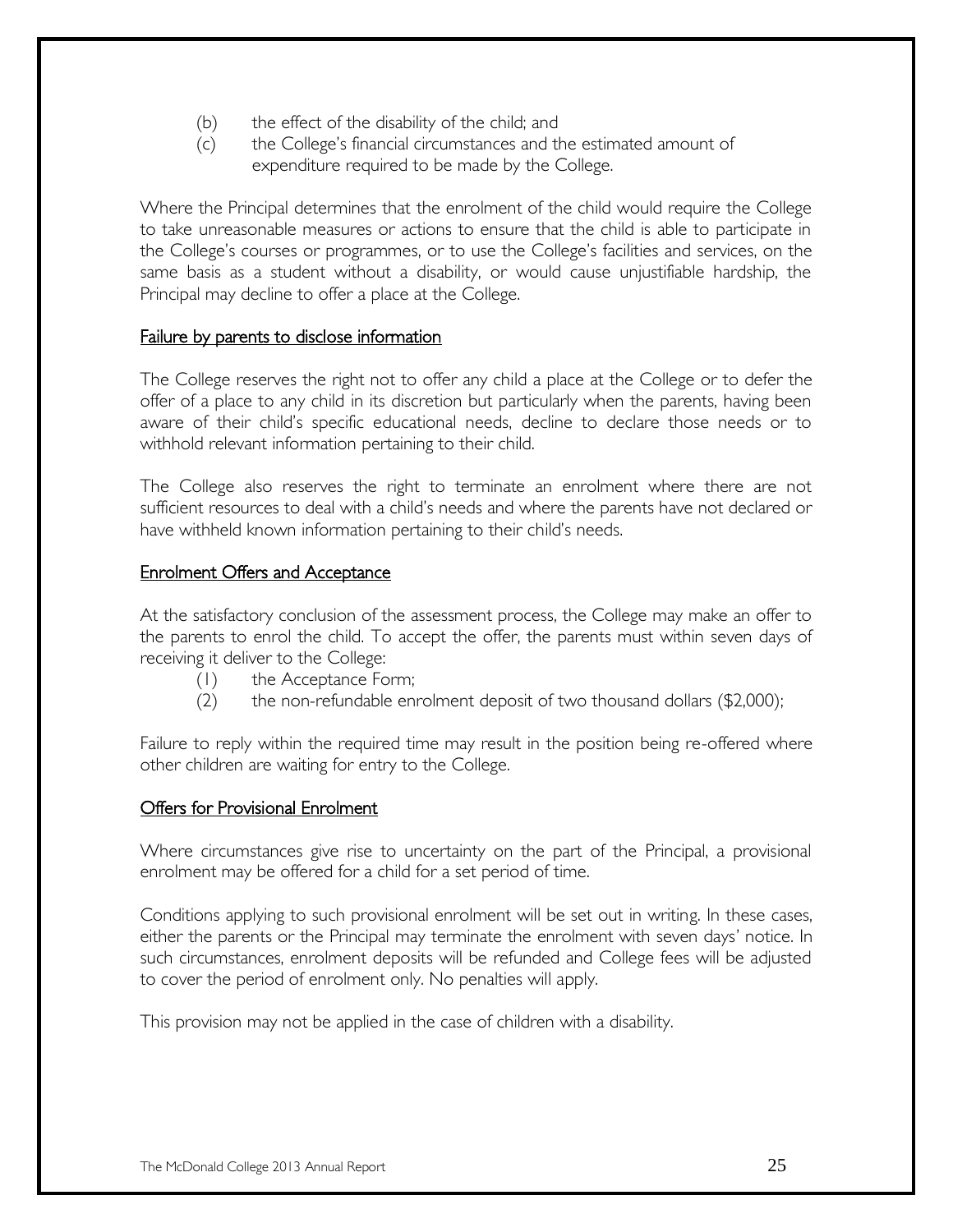### Holding of Class Places

Places at the College will not be held for students who are withdrawn from the College for any longer than 10 months. Should the period of intended absence be less than 10 months, places may be held subject to College fees being maintained for the period of absence and the enrolment continuing to be eligible to attract Government subsidies.

### Continuing Enrolment

Continuing enrolment is subject to the student's adherence to school rules (see enrolment contract, pastoral care policies, code of conduct policies and behaviour management policies) and payment of all school fees.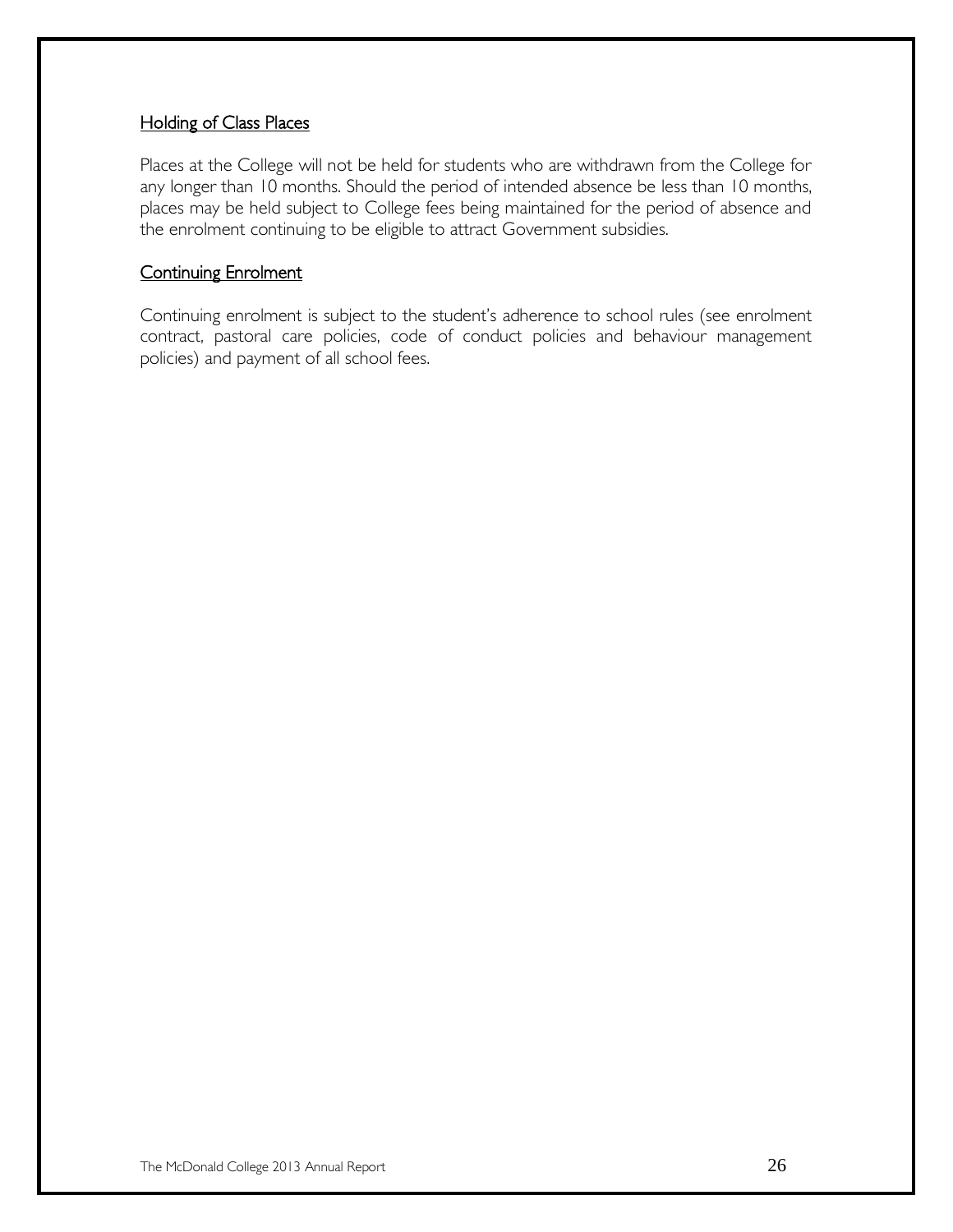# REPORTING AREA 10 :

# School Policies

### A. Student Welfare Policies

The College seeks to provide a safe and supportive environment to support the mental,

physical and emotional wellbeing of students through programs that:

- Minimise risk of harm and ensure students feel secure
- Meet the personal, social and learning needs of the students.
- Provide early intervention programs for students at risk.
- Develop a sense of self-worth and foster personal development

### B. Summary of Anti-bullying Policy

The College does not condone bullying or harassment in any form. Our policy includes processes based on procedural fairness for responding to and managing allegations of bullying.

### C. Summary of Policies for Student Discipline

Students are required to abide by the College's rules and values and to follow the directions of teachers and other people with authority delegated by the College. Where disciplinary action is required penalties imposed vary according to the nature of the breach of discipline and a student's prior behaviour.

All disciplinary actions that result in any sanction against the student are based on the processes of procedural fairness. Parents are involved in the processes of procedural fairness when sanctions result in suspension and expulsion. Disciplinary actions do not include exclusion.

The College expressly prohibits corporal punishment and does not explicitly or implicitly sanction the administering of corporal punishment by non-school persons, including parents, to enforce discipline at the College.

As part of the College's evaluation of policies during 2013 our discipline procedures were reviewed and will be implemented and published in Handbooks in 2014.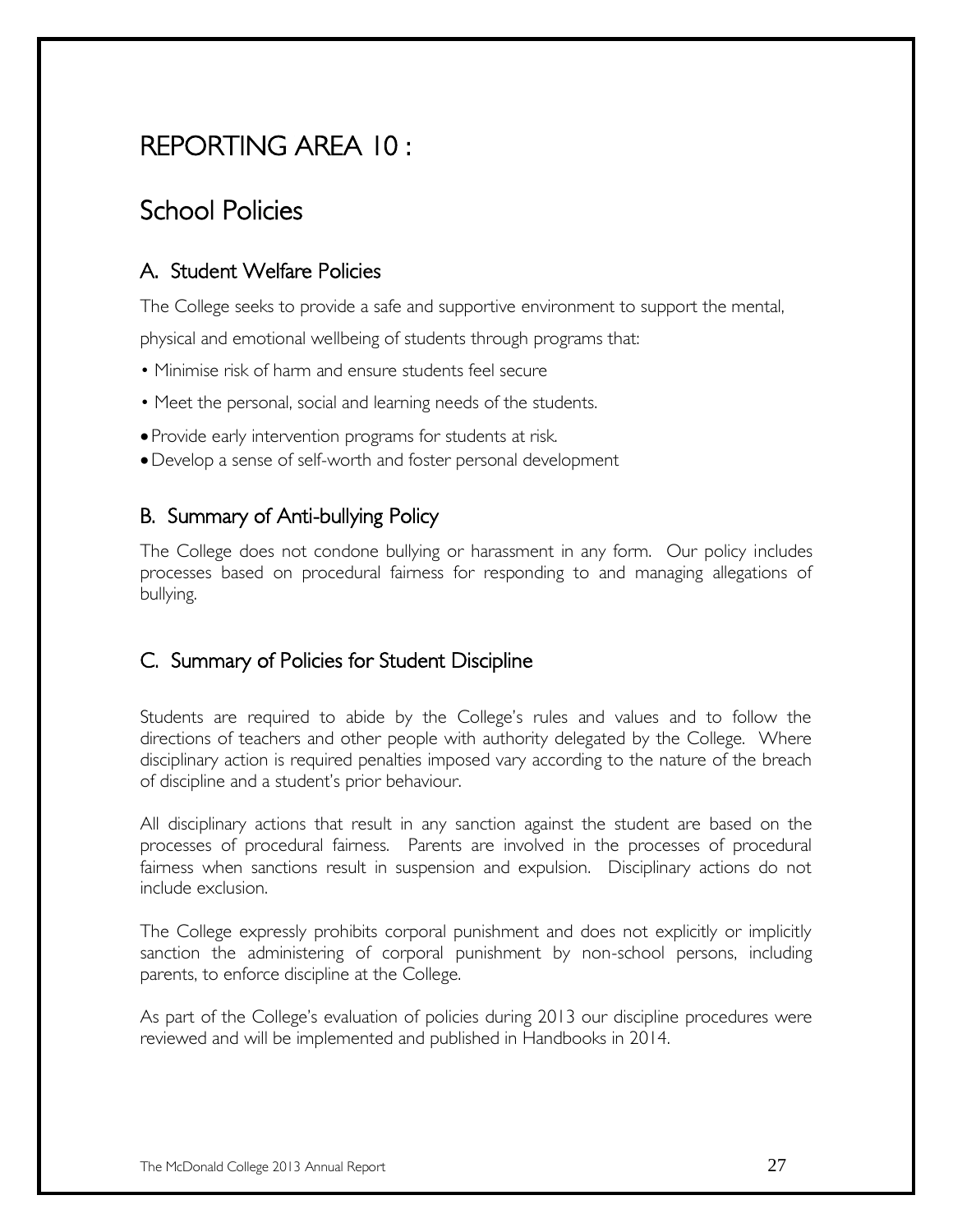A full text of the College's discipline policy can be accessed by request from the Principal and the College Intranet. The five levels of discipline action are outlined in the student diary.

### D. Summary of Policy for Complaints and Grievances

The College policy uses as appropriate, procedural fairness in dealing with complaints and grievances and includes processes for raising and responding to matters of concern identified by parents and/or students. These processes incorporate how parents raise complaints and grievances and how the College will respond.

No changes were made to the policy during 2013

The full text of the College's complaints and grievance resolution policy can be accessed by request from the Principal and from the College Intranet.

To ensure that all aspects of the College's mission for providing for a student's welfare are implemented the following policies and procedures are in place:

| Policy                                                                                                                                                                                                                                                                                                                                                                                                                                                                                                                                 | Changes in 2013                                                                                                                                                                                                                                                                                                                         | Access to full text                                                                                                                                                                  |
|----------------------------------------------------------------------------------------------------------------------------------------------------------------------------------------------------------------------------------------------------------------------------------------------------------------------------------------------------------------------------------------------------------------------------------------------------------------------------------------------------------------------------------------|-----------------------------------------------------------------------------------------------------------------------------------------------------------------------------------------------------------------------------------------------------------------------------------------------------------------------------------------|--------------------------------------------------------------------------------------------------------------------------------------------------------------------------------------|
| Student Welfare<br>The College seeks to provide a safe and<br>supportive environment to support the mental,<br>physical and emotional wellbeing of students<br>through programs that:<br>Meet the personal, social and learning<br>needs of students<br>Provide early intervention programs for<br>students at risk<br>Develop students sense of self-worth<br>and foster personal development<br>Provide academic and personal<br>support to allow for continued learning<br>for students during times of<br>professional engagement. | In 2013 the policies<br>Review of policies for<br>inclusion in Handbooks.<br>Plan staff professional<br>development for the<br>beginning of 2013                                                                                                                                                                                        | The full text of the College's<br>student welfare policy can be<br>accessed by request from the<br>Principal, from the College<br>intranet and excerpts are in the<br>student diary. |
| Anti-bulllying<br>The College policy provides processes for<br>responding and managing allegations of<br>bullying.                                                                                                                                                                                                                                                                                                                                                                                                                     | In 2013 the College's anti-<br>bullying policy and procedures<br>were reviewed.<br>Implementation of the review<br>in 2014 will include the role of<br>and processes for contacting<br>support services available to<br>the College community<br>including the local police School<br>Liaison Officer and the Youth<br>Liaison Officer. | The full text of the College's<br>Anti-Bullying Policy can be<br>accessed by request from the<br>Principal, from the College<br>intranet and excerpts are in the<br>student diary.   |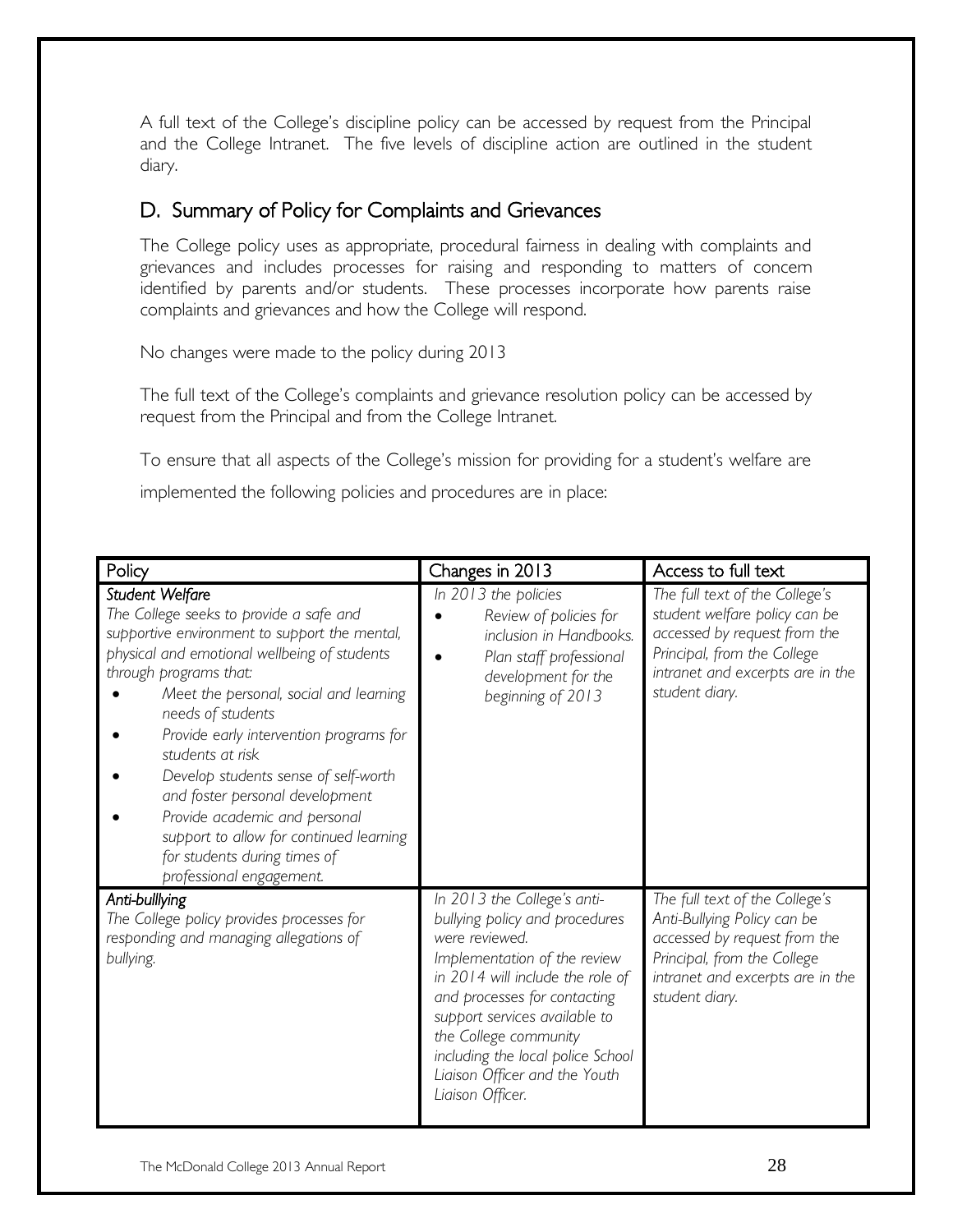| <b>Discipline</b><br>The College expressly prohibits corporal<br>punishment and does not explicitly or implicitly<br>sanction the administering of corporal<br>punishment by non-school persons, including<br>parents, to enforce discipline at the College.<br>All behaviour management actions are based<br>on procedural fairness. Parents are involved in<br>the processes or procedural fairness when<br>sanctions result in suspension and expulsion of | No changes made in 2013                                                                      | The full text of the College's<br>discipline policy can be accessed<br>by request from the Principal,<br>from the College intranet and<br>excerpts are in the student<br>diary. |
|---------------------------------------------------------------------------------------------------------------------------------------------------------------------------------------------------------------------------------------------------------------------------------------------------------------------------------------------------------------------------------------------------------------------------------------------------------------|----------------------------------------------------------------------------------------------|---------------------------------------------------------------------------------------------------------------------------------------------------------------------------------|
| a student. Disciplinary actions do not include<br>exclusion.                                                                                                                                                                                                                                                                                                                                                                                                  |                                                                                              |                                                                                                                                                                                 |
| Complaints and grievances resolution<br>The policy uses as appropriate, procedural fairness<br>in dealing with complaints and grievances and<br>includes processes for raising and responding to<br>matters of concern identified by parents and/or<br>students. These processes incorporate how parents<br>raise complaints and grievances and how the<br>College will respond.                                                                              | Discipline procedures were<br>reviewed and preparation for<br>inclusion in Handbooks in 2014 | The full text of the College's<br>complaints and grievance<br>resolution policy can be<br>accessed by request from the<br>Principal or from the College<br>intranet             |

M.P. Kohler Principal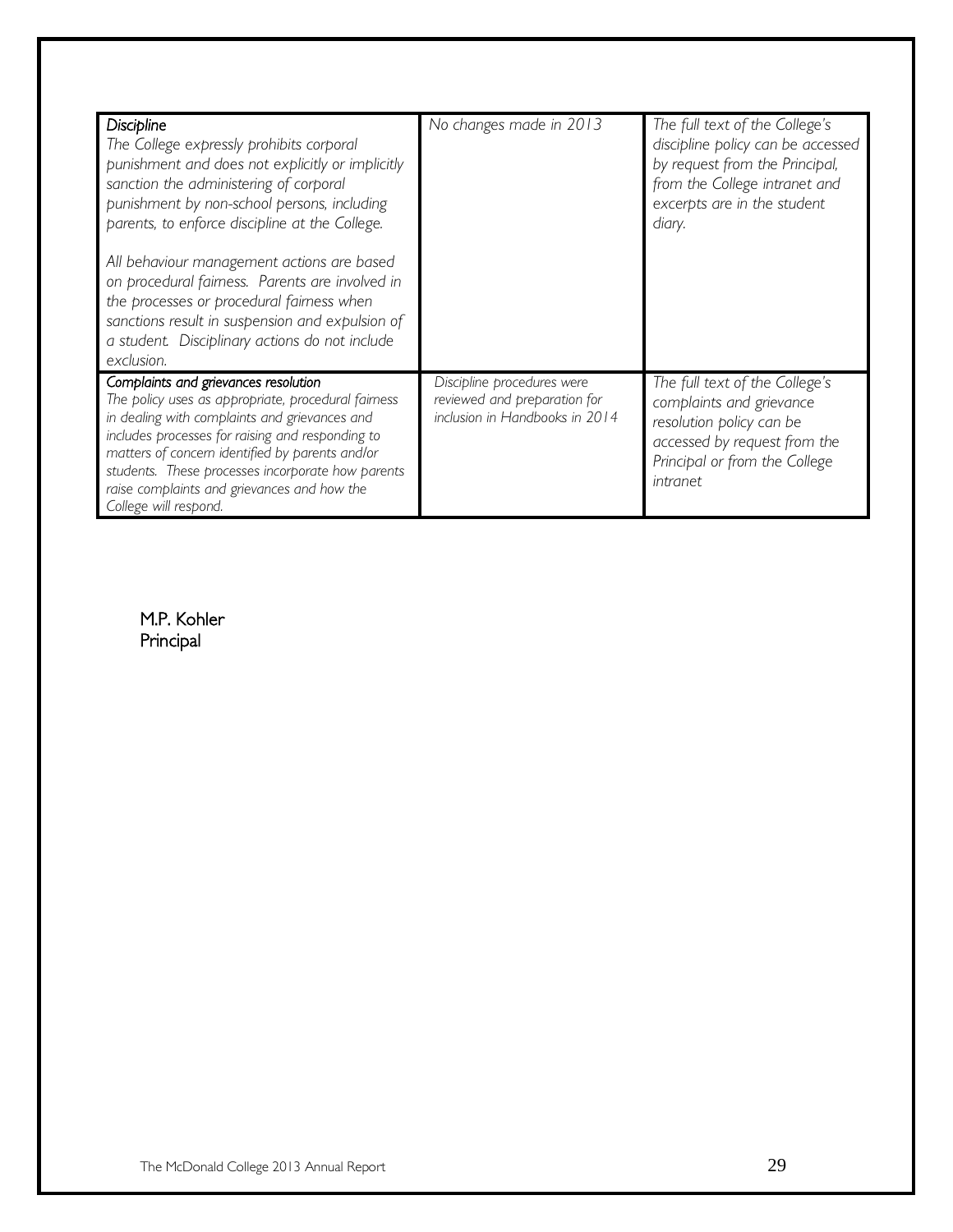# REPORTING AREA 11: School Determined Improvement Targets

Achievement of priorities identified in the College's 2012 Annual Report

| Area                        | Priorities                                                                                                                                                                                                                                                                                                                                                                                                                                                                                                                                                                                                                                                                                                                                                              | Achievements                                                                                                                                                                                                                                                                                                                                                                                                                |
|-----------------------------|-------------------------------------------------------------------------------------------------------------------------------------------------------------------------------------------------------------------------------------------------------------------------------------------------------------------------------------------------------------------------------------------------------------------------------------------------------------------------------------------------------------------------------------------------------------------------------------------------------------------------------------------------------------------------------------------------------------------------------------------------------------------------|-----------------------------------------------------------------------------------------------------------------------------------------------------------------------------------------------------------------------------------------------------------------------------------------------------------------------------------------------------------------------------------------------------------------------------|
| Teaching and<br>Leaming     | • Introduce a 10 minute DEAR reading<br>session, four times a week to encourage<br>reading for pleasure<br>. Revise the Learning Enrichment Model to<br>use more teaching staff rather than<br>teacher's aides to assist students<br>• Revise supervision rosters so that aides<br>are not used as supervisors during<br>exam periods where ever possible<br>· Revise guidelines for Disability Provisions<br>· Introduce student result tracking using<br>new database<br>• Timetable release time to staff for the<br>purpose of programming the NSW<br>Syllabus for the Australian Curriculum<br>· Implement Effective Feedback as<br>suggested by the Hattie research<br>. Allow staff to attend PD on NSW<br>Syllabuses incorporating the Australian<br>Curriculum | Complete and determined as<br>$\bullet$<br>successful thus will be ongoing.<br>Complete and determined as<br>$\bullet$<br>successful thus will be ongoing.<br>Ongoing<br>Ongoing<br>Ongoing. New database<br>$\bullet$<br>introduced to allow this.<br>Ongoing<br>Ongoing<br>Staff have attended PD on NSW<br>$\bullet$<br>BOS Syllabuses incorporating the<br>Australian Curriculum across<br>Junior and Secondary Schools |
| Student Welfare             | Provide PD for staff followed by<br>$\bullet$<br>introduction of the "Circles"<br>programme for improved student to<br>student communication                                                                                                                                                                                                                                                                                                                                                                                                                                                                                                                                                                                                                            | This priority postponed to 2014<br>$\bullet$<br>due to Registration and<br>Accreditation and introduction<br>of new NSW Syllabusses for the<br>Australian Curriculum<br>requirements                                                                                                                                                                                                                                        |
| Facilities and<br>Resources | Devise a BYOD Policy<br>Increase the College's infrastructure to<br>$\bullet$<br>support more wireless devices<br>Acquire resources to support the<br>teaching of the NSW Syllabuses<br>incorporating the Australian<br>Curriculum                                                                                                                                                                                                                                                                                                                                                                                                                                                                                                                                      | Ongoing<br>Ongoing<br>$\bullet$<br>Ongoing                                                                                                                                                                                                                                                                                                                                                                                  |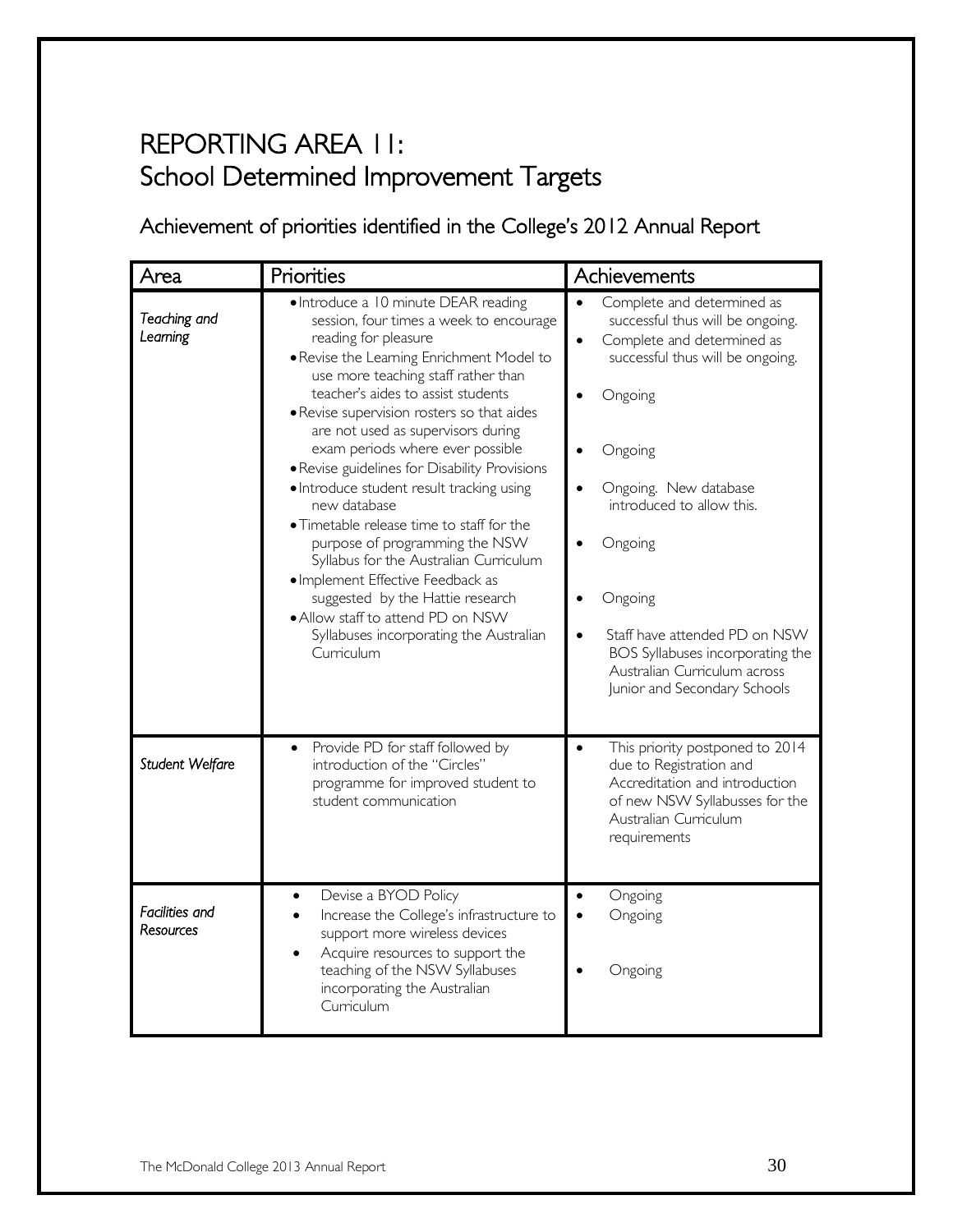### 2014 Priority areas for improvement

| Area                                             | Priorities                                                                                                                                                                                                                                                                                                                                                                                                                                                                                                                                                                                                                                                                                                                                                                                                                                                                                                         |
|--------------------------------------------------|--------------------------------------------------------------------------------------------------------------------------------------------------------------------------------------------------------------------------------------------------------------------------------------------------------------------------------------------------------------------------------------------------------------------------------------------------------------------------------------------------------------------------------------------------------------------------------------------------------------------------------------------------------------------------------------------------------------------------------------------------------------------------------------------------------------------------------------------------------------------------------------------------------------------|
| Teaching and Learning                            | • Amend the Secondary daily timetable to allow for Home Room and<br>DEAR time.<br>• Amend Secondary school reports to graphically display:<br>Distribution of course grades<br>Ι.<br>Distribution of examination marks<br>2.<br>providing parents with more detailed information on their child's<br>progress relative to the cohort.<br>• Amend Junior School reports to display Effort relative to academic<br>grades.<br>• Revision of the whole school homework expectations.<br>• Development of improved assessment practices and processes.<br>• Introduction of mandatory French language for all Junior School<br>students.<br>• Develop greater adaptation for individual students in the Junior<br>School.<br>• Introduce the new NSW Syllabuses for the Australian Curriculum in<br>English, Mathematics and Science in the Junior School.<br>• Introduce iSMART goals to the Performing Arts program. |
| Student Welfare                                  | Provide PD for staff followed by introduction of the "Circles"<br>$\bullet$<br>program for improved student to student and teacher to student<br>communication.<br>Introduce 'Circles' into the Pastoral Care program.<br>Introduction of student feedback facility.<br>٠<br>Revise Staff Code of Conduct.                                                                                                                                                                                                                                                                                                                                                                                                                                                                                                                                                                                                         |
| <b>Facilities and Resources</b>                  | Update College Handbooks providing a central repository for all<br>٠<br>pertinent policies allowing ease of access for staff, parents and<br>students.<br>Upgrade of Parent Portal.<br>Complete an ICT Audit carried out by external body.<br>٠<br>Complete a BYOD Policy.<br>Increase the College's IT infrastructure to support greater use of<br>electronic teaching and learning modes.<br>Acquire further resources to support the teaching of the NSW<br>Syllabuses incorporating the Australian Curriculum as required.<br>Complete Settlement on the sale of surplus land at southern end<br>of our property.<br>Design and construct the new College Boarding House.                                                                                                                                                                                                                                      |
| Literacy and Numeracy<br>National<br>Partnership | Increased use of data to inform Numeracy programs and<br>interventions.<br>Increased use of data to inform Literacy programs and<br>interventions.                                                                                                                                                                                                                                                                                                                                                                                                                                                                                                                                                                                                                                                                                                                                                                 |

### M.P. Kohler Principal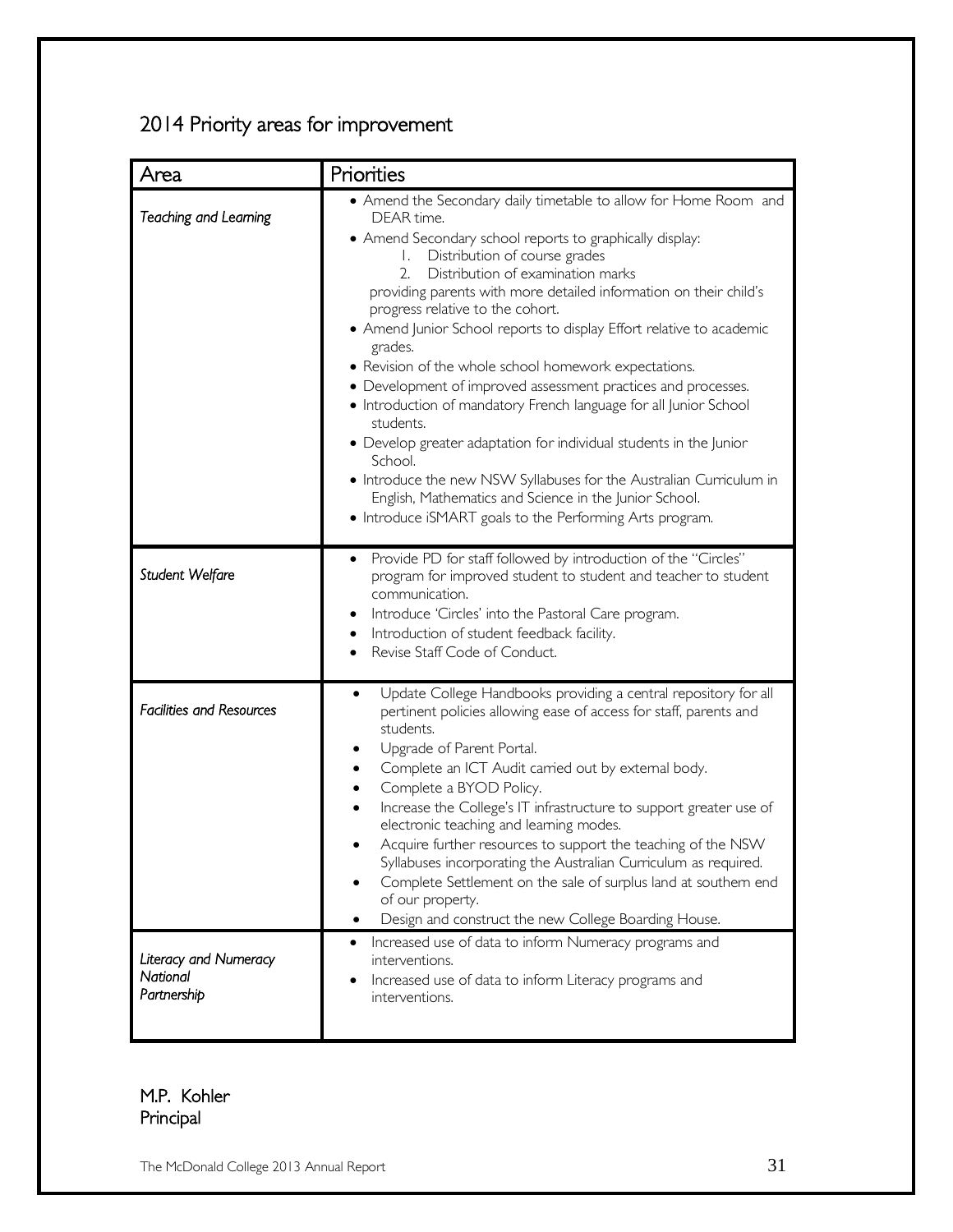# REPORTING AREA 12 : Initiatives Promoting Respect and Responsibility

The College wants all students to recognise that they are valued and integral parts of the College community, with parents and staff providing the care and support that engender self esteem, mutual respect and responsibility. There is much scope to develop talents and to learn through experiences. The College works with staff, students and parents on a values-rich Respect, Responsibility and Right choice platform. In 2013 the College staff continued to promote the four main College values:

Humility; Honour; Passion and Commitment; and Appreciation.

These are based on the nine Federal Government Values. Student Assemblies, Pastoral Care lessons and Guest Speakers focussed on these values to raise awareness and understanding among the student body.

These values are articulated in all areas of the College's operation. They are entrenched in academic programs with Assemblies, both in the Junior School and the Secondary School being used to reinforce these values.

Performing arts education engenders respect for: fellow performers, differing performance genres, varying cultures and oneself with humility and self esteem being essential characteristics for success at the highest level.

Being a performance based community, our students best contribute to community projects through their love of performance. The Prefects organised a concert with all funds raised being donated to Chalmers Road Special School.

Students performed at the local Dawn Service on ANZAC Day, assisted with the Salvation Army Red Shield door knock appeal, took part in the 40 Hour Famine together with other smaller community service performances such as celebrations for Senior Citizens Week.

Both staff and students alike celebrate World Harmony Day. They dressed in national costumes and a College Assembly focussed on respecting different cultures and beliefs. These events promoted respect and tolerance for others from a different background and celebrated individual differences, promoting the rights of others. Other events or speakers were:

- Salvation Army Guest Speakers
- National Sorry Day
- SRC Christmas Hamper Appeal Exodus Foundation

M.P. Kohler Principal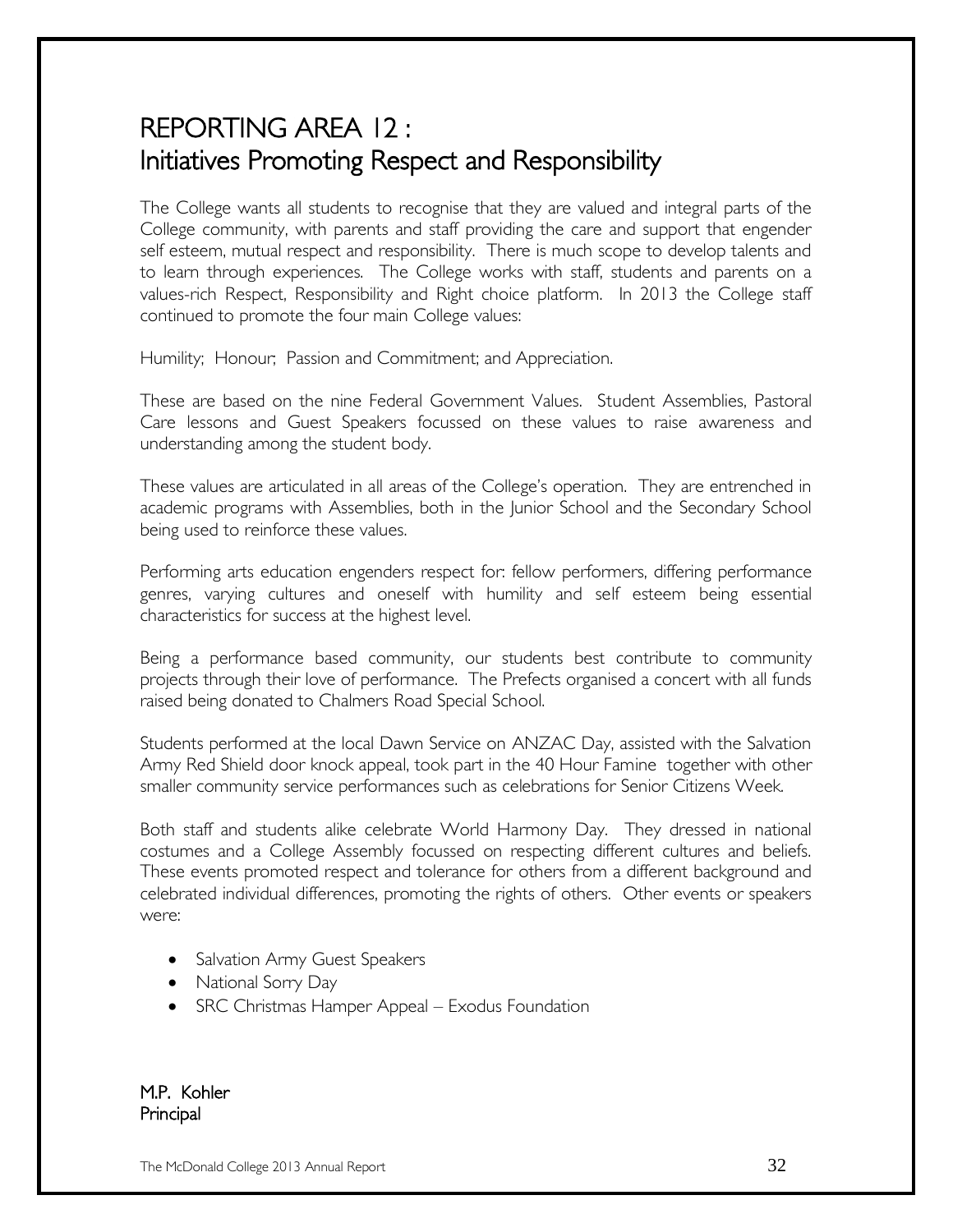# REPORTING AREA 13 : Parent, Student and Teacher Satisfaction

Parents are welcomed and encouraged to be engaged with the College and involvement through the Parents and Friends (P & F) is one way parents can achieve this. In 2013 parents supporting P & F initiatives raised funds through activities such as Bunning's BBQs, raffles and dinners. The P & F is also the conduit through which funds from the parents levy is approved for distribution. There is a  $P \& F$  meeting held every term and these meetings inform the parents about trends with reports on academic and performing arts issues as well as issues from the College Council and The McDonald Foundation. Parents have the ability to make suggestions and also drive fund raising initiatives through the P & F.

The level of parent participation in attending student performances is high and supports the students by providing a supportive audience.

Parents report that their children are happy to be a part of such a unique school and many report improved academic achievements and a heightened engagement in their studies. New families often comment upon how easily their child has 'fitted in' even when the enrolment commenced during the year.

Parents mention the 'community' spirit of the school that nurtures the students and gives them a strong sense of belonging and safety. They say this begins as soon as they start in the morning through to the after school care and performing arts programmes.

Students across all ages continue to say they love coming to school each day and that they enjoy the friendship and interaction across all age groups. Senior students note that the relationship they have with their teachers is strong and supports and encourages their learning.

Students feel that their teachers care about them as individuals and that they want them to succeed.

Students commented that they are encouraged to be accepting of difference in all aspects of their school lives. The College operates a Peer Support programme which provides the secondary students with opportunities to develop skills for life, including those related to coping with difficult situations, resilience, effective communication, risk-taking and conflict resolution.

Staff across all areas of the College are very supportive of each other and have good relationships with their peers and the College community. They are looking forward to upgraded IT capabilities with improved infrastructure and the enhanced teaching and learning that this will afford them.

M.P. Kohler **Principal**

The McDonald College 2013 Annual Report  $33$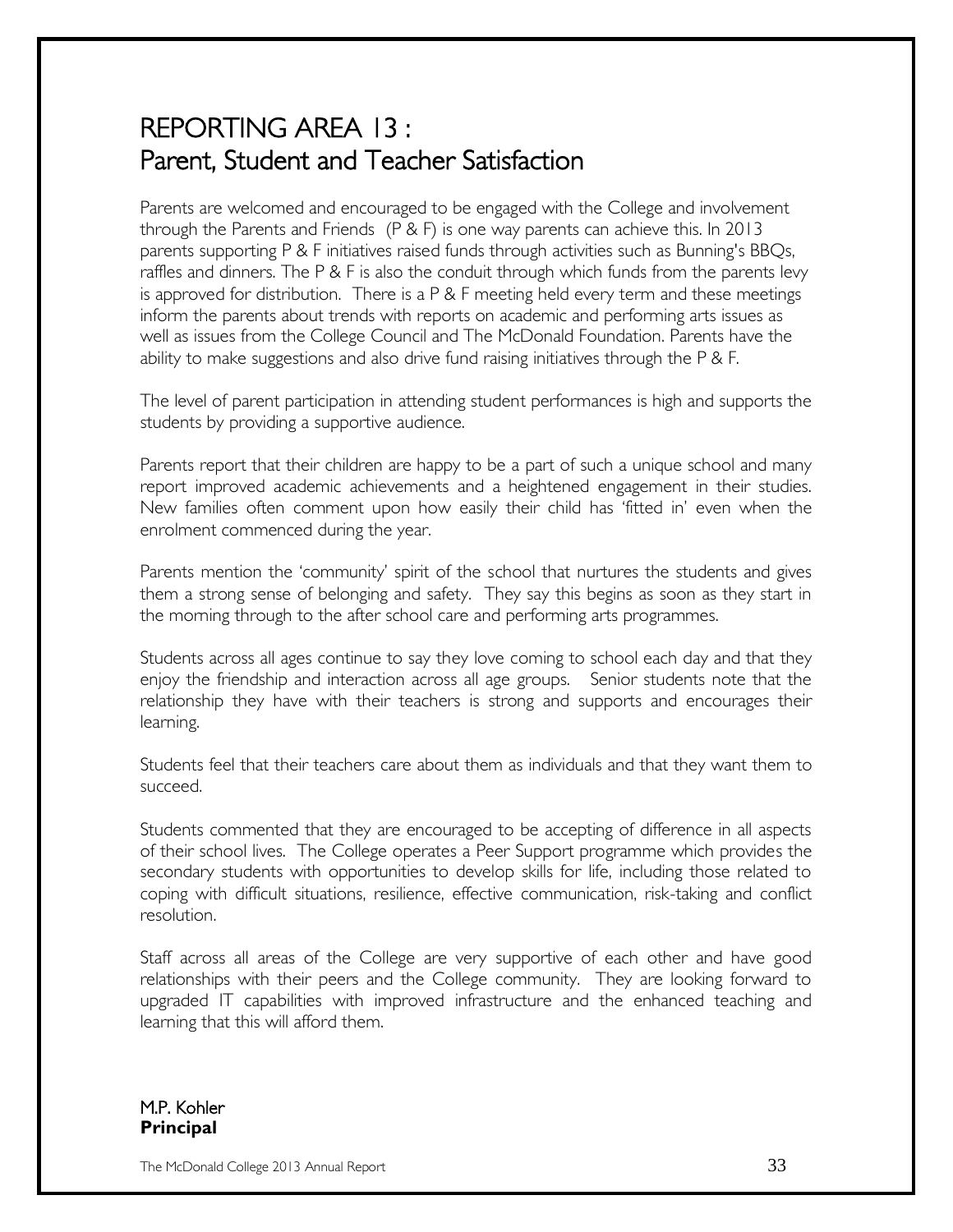# REPORTING AREA 14 : Summary Financial Information

These pie charts provide graphic representation of income and expenditure. The College's finances are managed by the Finance Committee of Council which includes, but not limited to, the Chairman, Vice Chairman and Treasurer of the College Council and the Principal and Business Manager. This committee meets each month and regularly reports to Council.